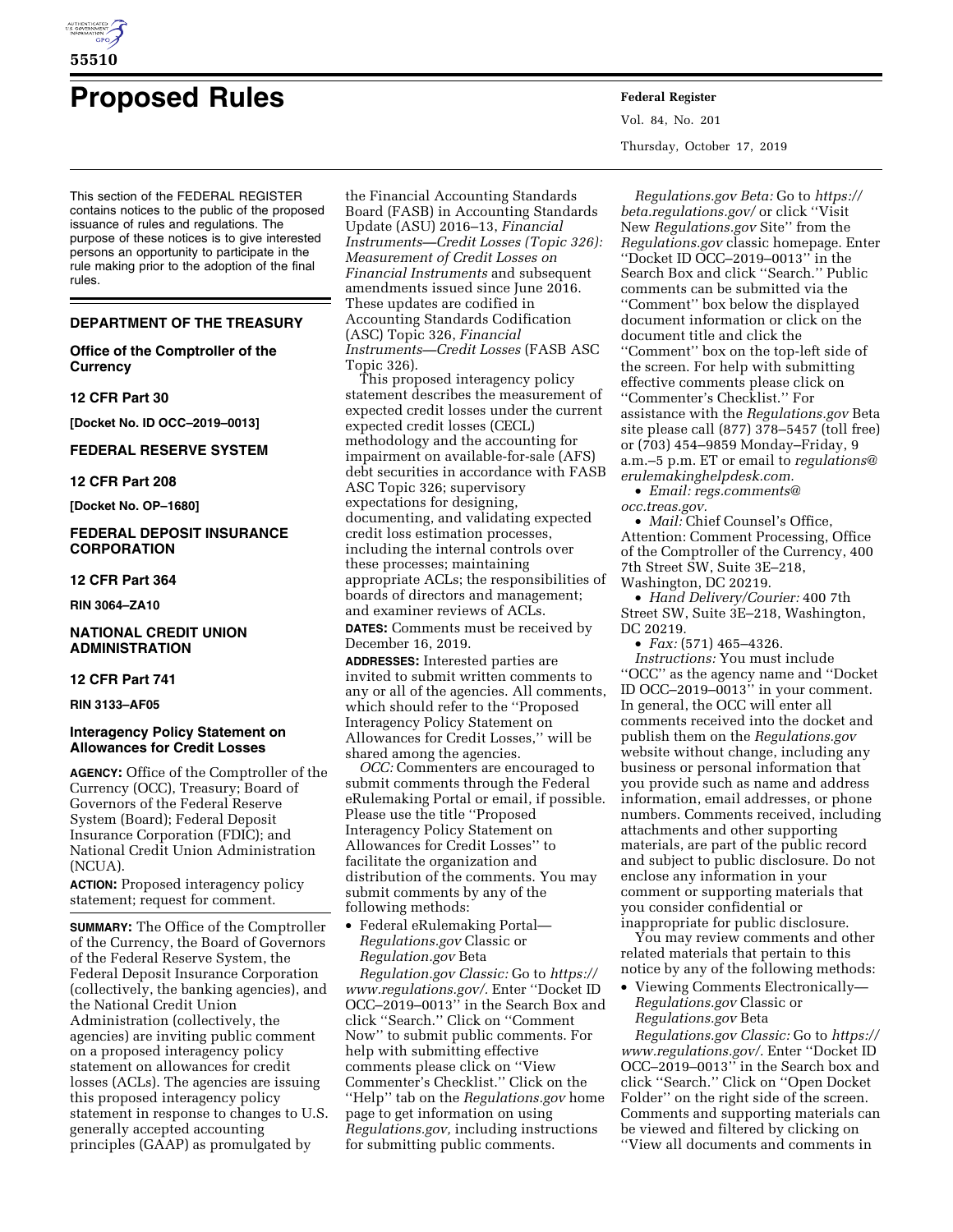this docket'' and then using the filtering tools on the left side of the screen. Click on the ''Help'' tab on the *Regulations.gov* home page to get information on using *Regulations.gov.*  The docket may be viewed after the close of the comment period in the same manner as during the comment period.

*Regulations.gov Beta:* Go to *[https://](https://beta.regulations.gov/) [beta.regulations.gov/](https://beta.regulations.gov/)* or click ''Visit New *Regulations.gov* Site'' from the *Regulations.gov* classic homepage. Enter ''Docket ID OCC–2019–2013'' in the Search Box and click ''Search.'' Click on the ''Comments'' tab. Comments can be viewed and filtered by clicking on the ''Sort By'' drop-down on the right side of the screen or the ''Refine Results'' options on the left side of the screen. Supporting Materials can be viewed by clicking on the ''Documents'' tab and filtered by clicking on the ''Sort By'' drop-down on the right side of the screen or the ''Refine Results'' options on the left side of the screen.'' For assistance with the *Regulations.gov* Beta site please call (877) 378–5457 (toll free) or (703) 454–9859 Monday–Friday, 9 a.m.–5 p.m. ET or email to *[regulations@](mailto:regulations@erulemakinghelpdesk.com) [erulemakinghelpdesk.com.](mailto:regulations@erulemakinghelpdesk.com)* 

The docket may be viewed after the close of the comment period in the same manner as during the comment period.

• *Viewing Comments Personally:* You may personally inspect comments at the OCC, 400 7th Street SW, Washington, DC 20219. For security reasons, the OCC requires that visitors make an appointment to inspect comments. You may do so by calling (202) 649–6700 or, for persons who are deaf or hearing impaired, TTY, (202) 649–5597. Upon arrival, visitors will be required to present valid government-issued photo identification and submit to security screening in order to inspect comments.

*Board:* You may submit written comments, identified by Docket No. OP–1680, by any of the following methods:

• *Agency Website: [http://](http://www.federalreserve.gov) [www.federalreserve.gov.](http://www.federalreserve.gov)* Follow the instructions for submitting comments at *[http://www.federalreserve.gov/](http://www.federalreserve.gov/generalinfo/foia/ProposedRegs.cfm)  [generalinfo/foia/ProposedRegs.cfm.](http://www.federalreserve.gov/generalinfo/foia/ProposedRegs.cfm)* 

• *Email: [regs.comments@](mailto:regs.comments@federalreserve.gov) [federalreserve.gov.](mailto:regs.comments@federalreserve.gov)* Include docket number in the subject line of the message.

• *Fax:* (202) 452–3819 or 202–452– 3102.

• *Mail:* Ann E. Misback, Secretary, Board of Governors of the Federal Reserve System, 20th Street and Constitution Avenue NW, Washington, DC 20551.

All public comments will be made available on the Board's website at *[http://www.federalreserve.gov/](http://www.federalreserve.gov/generalinfo/foia/ProposedRegs.cfm)* 

*[generalinfo/foia/ProposedRegs.cfm](http://www.federalreserve.gov/generalinfo/foia/ProposedRegs.cfm)* as submitted, unless modified for technical reasons or to remove personally identifiable information at the commenter's request. Accordingly, comments will not be edited to remove any identifying or contact information. Public comments may also be viewed electronically or in paper form in Room 146, 1709 New York Avenue NW, Washington, DC 20006, between 9:00 a.m. and 5:00 p.m. on weekdays.

*FDIC:* You may submit comments, which should refer to ''Proposed Interagency Policy Statement on Allowances for Credit Losses,'' by any of the following methods:

• *Agency Website: [https://](https://www.fdic.gov/regulations/laws/federal/) [www.fdic.gov/regulations/laws/federal/.](https://www.fdic.gov/regulations/laws/federal/)*  Follow the instructions for submitting comments on the FDIC's website.

• *Federal eRulemaking Portal: [https://www.regulations.gov.](https://www.regulations.gov)* Follow the instructions for submitting comments.

• *Email: [Comments@fdic.gov.](mailto:Comments@fdic.gov)* Include ''Proposed Interagency Policy Statement on Allowances for Credit Losses'' in the subject line of the message.

• *Mail:* Robert E. Feldman, Executive Secretary, Attention: Comments, Federal Deposit Insurance Corporation, 550 17th Street NW, Washington, DC 20429.

• *Hand Delivery:* Comments may be hand delivered to the guard station at the rear of the 550 17th Street Building (located on F Street) on business days between 7:00 a.m. and 5:00 p.m.

*Public Inspection:* All comments received will be posted without change to *[https://www.fdic.gov/regulations/](https://www.fdic.gov/regulations/laws/federal/)  [laws/federal/](https://www.fdic.gov/regulations/laws/federal/)* including any personal information provided. Paper copies of public comments may be requested from the FDIC Public Information Center by telephone at (877) 275–3342 or (703) 562–2200.

*NCUA:* You may submit comments by any one of the following methods (please send comments by one method only):

• *Federal Rulemaking Portal: [http://](http://www.regulations.gov) [www.regulations.gov.](http://www.regulations.gov)* Follow the instructions for submitting comments.

• *Email:* Address to *[regcomments@](mailto:regcomments@ncua.gov) [ncua.gov.](mailto:regcomments@ncua.gov)* Include ''[Your name]— Comments on Proposed Interagency Policy Statement on Allowances for Credit Losses'' in the email subject line.

• *Fax:* (703) 518–6319. Use the subject line described above for email.

• *Mail:* Address to Gerard Poliquin, Secretary of the Board, National Credit Union Administration, 1775 Duke Street, Alexandria, Virginia 22314– 3428.

• *Hand Delivery/Courier:* Same as mail address.

*Public Inspection:* You can view all public comments on NCUA's website at

*https://www.ncua.gov/regulation[supervision/rules-regulations/proposed](https://www.ncua.gov/regulation-supervision/rules-regulations/proposed-pending-and-recently-final-regulations)pending-and-recently-final-regulations*  as submitted, except for those we cannot post for technical reasons. NCUA will not edit or remove any identifying or contact information from the public comments submitted. You may inspect paper copies of comments in NCUA's law library at 1775 Duke Street, Alexandria, Virginia 22314, by appointment weekdays between 9:00 a.m. and 3:00 p.m. To make an appointment, call (703) 518–6546 or send an email to *[OGCMail@ncua.gov.](mailto:OGCMail@ncua.gov)* 

**FOR FURTHER INFORMATION CONTACT:** 

*OCC:* Amanda Freedle, Senior Accounting Policy Advisor, Office of the Chief Accountant, (202) 649–6280; or Kevin Korzeniewski, Counsel, Chief Counsel's Office, (202) 649–5490; or for persons who are hearing impaired, TTY, (202) 649–5597.

*BOARD:* Lara Lylozian, Assistant Chief Accountant—Supervision, (202) 475–6656; or Kevin Chiu, Accounting Policy Analyst, (202) 912–4608, Division of Supervision and Regulation; or David W. Alexander, Senior Counsel, (202) 452–2877; or Asad Kudiya, Senior Counsel, (202) 475–6358, Legal Division, Board of Governors of the Federal Reserve System, 20th and C Streets NW, Washington, DC 20551. For the hearing impaired only, Telecommunication Device for the Deaf (TDD), (202) 263–4869.

*FDIC:* Shannon Beattie, Chief, Accounting and Securities Disclosure Section, (202) 898–3952; or John Rieger, Deputy Chief Accountant, (202) 898– 3602; or Andrew Overton, Examination Specialist (Bank Accounting), (202) 898–8922; Division of Risk Management Supervision; or Michael Phillips, Counsel, (202) 898–3581, Legal Division, Federal Deposit Insurance Corporation, 550 17th Street NW, Washington, DC 20429.

*NCUA: Technical information:* Alison Clark, Chief Accountant, Office of Examination and Insurance, at the above address or telephone (703) 518–6611 or *Legal information:* Ariel Pereira, Staff Attorney, Office of General Counsel, at (703) 548–2778.

#### **SUPPLEMENTARY INFORMATION:**

## **I. Background**

FASB ASC Topic 326 introduces the CECL methodology, which replaces the incurred loss methodology for financial assets measured at amortized cost, net investments in leases, and certain offbalance-sheet credit exposures, and modifies the accounting for impairment on AFS debt securities. FASB ASC Topic 326 applies to all banks, savings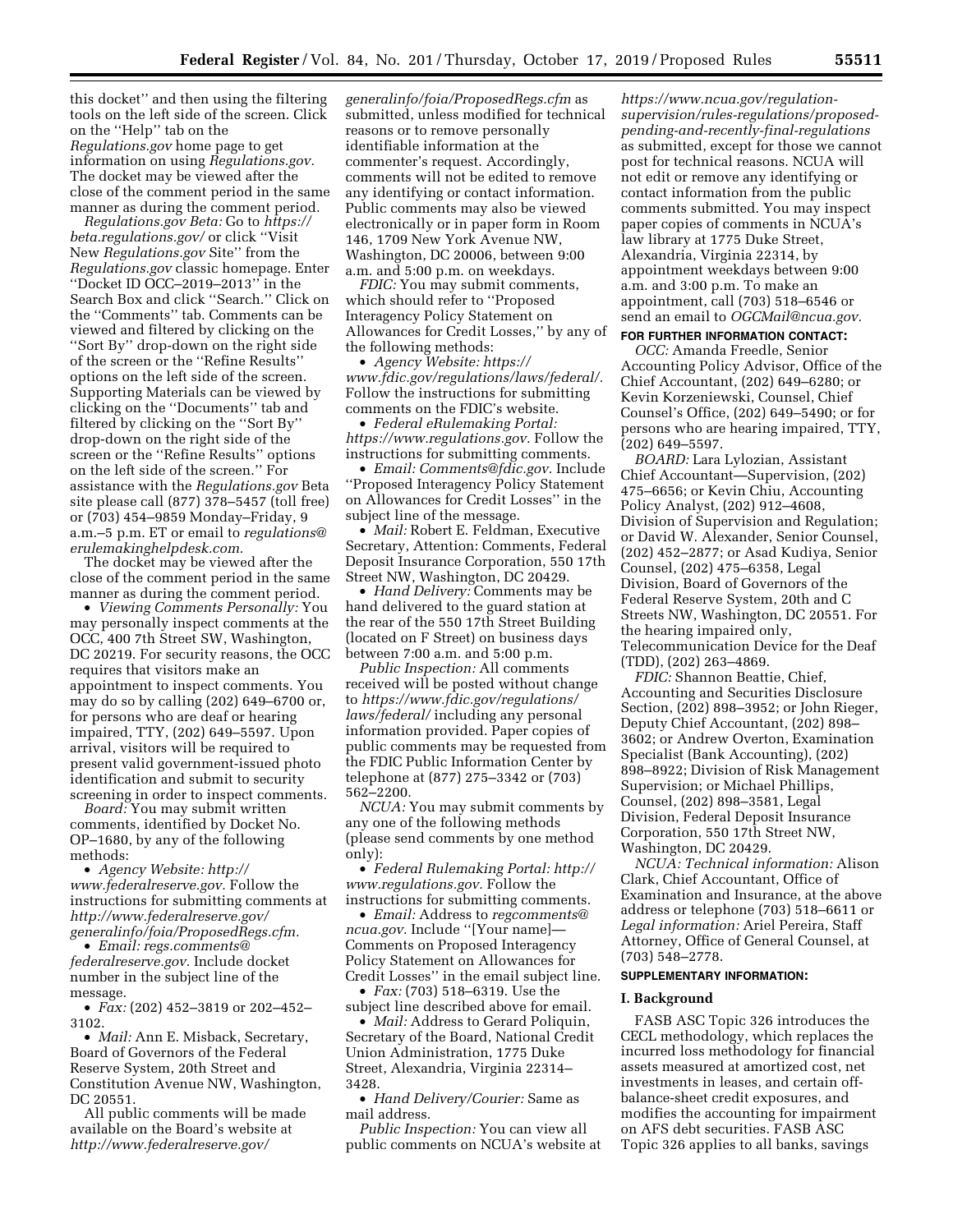associations, credit unions, and financial institution holding companies (collectively, institutions), regardless of size, that file regulatory reports for which the reporting requirements conform to GAAP.1 The agencies are maintaining conformance with GAAP and consistency with FASB ASC Topic 326 through their issuance of the proposed Interagency Policy Statement on Allowances for Credit Losses.

For FDIC-insured institutions, the banking agencies have issued guidelines establishing standards for safety and soundness, including operational and managerial standards that address such matters as internal controls and information systems, an internal audit system, loan documentation, credit underwriting, asset quality, and earnings and should be appropriate for an institution's size and the nature, scope, and risk of its activities.2 The principles described in the proposed interagency policy statement are consistent with these guidelines.

The effective dates of FASB ASC Topic 326 vary for different institutions. Under GAAP as currently in effect, FASB ASC Topic 326 is effective for institutions that are public business entities (PBEs) and also are Securities and Exchange Commission (SEC) filers, as both terms are defined in GAAP, for fiscal years beginning after December 15, 2019, including interim periods within those fiscal years. For institutions that are PBEs but not SEC filers, FASB ASC Topic 326 is effective for fiscal years beginning after December 15, 2020, including interim periods within those fiscal years. For institutions that are not PBEs (non-PBEs), FASB ASC Topic 326 is effective for fiscal years beginning after December 15, 2021, including interim periods within those fiscal years.<sup>3</sup> Early

2*See* Appendix A to 12 CFR part 30 (OCC), Appendix D to 12 CFR part 208 (Board), and Appendix A to 12 CFR part 364 (FDIC), which were adopted by the banking agencies pursuant to Section 39 of the Federal Deposit Insurance Act. *See* 12 U.S.C. 1831p–1. National credit unions should refer to Section 206(b)(1) of the Federal Credit Union Act (12 U.S.C. 1786) and 12 CFR 741.3.

3On July 17, 2019, the FASB Board decided to adopt a two-bucket approach to stagger effective

application of FASB ASC Topic 326 is permitted for all institutions for fiscal years beginning after December 15, 2018, including interim periods within that fiscal year.

## **II. Overview of the Proposed Interagency Policy Statement on Allowances for Credit Losses**

The agencies are issuing this proposed interagency policy statement on allowances for credit losses (ACLs) in response to the changes in accounting for credit losses in accordance with FASB ASC Topic 326. The proposed interagency policy statement would be effective at the time of each institution's adoption of FASB ASC Topic 326. The following policy statements would no longer be effective for an institution upon its adoption of FASB ASC Topic 326: The agencies' December 2006 Interagency Policy Statement on the Allowance for Loan and Lease Losses; the banking agencies' July 2001 Policy Statement on Allowance for Loan and Lease Losses Methodologies and Documentation for Banks and Savings Institutions; and the NCUA's May 2002 Interpretive Ruling and Policy Statement 02–3, Allowance for Loan and Lease Losses Methodologies and Documentation for Federally Insured Credit Unions (collectively, the ALLL policy statements). After FASB ASC Topic 326 is effective for all institutions, the agencies will rescind the ALLL policy statements.

This proposed interagency policy statement describes the CECL methodology for determining ACLs applicable to financial assets measured at amortized cost, including loans heldfor-investment, net investments in leases, held-to-maturity (HTM) debt securities, and certain off-balance-sheet credit exposures in accordance with FASB ASC Topic 326. It also describes the estimation of an ACL for an impaired AFS debt security in accordance with FASB ASC Subtopic 326–30.

The proposed interagency policy statement also includes and updates concepts and practices detailed in the existing ALLL policy statements that remain relevant under FASB ASC Topic 326. These concepts and practices relate to management's responsibilities for the

allowance estimation process, including the need to appropriately support and document the institution's allowance estimates; the board of directors' responsibilities for overseeing management's processes; and the role of examiners in reviewing the appropriateness of an institution's ACLs as part of their supervisory activities.

An attachment to the agencies' December 2006 Interagency Policy Statement on the Allowance for Loan and Lease Losses addresses concepts and practices related to loan review systems. Rather than updating the agencies' guidance on loan review systems as part of the proposed interagency policy statement on ACLs, the agencies are currently developing separate standalone guidance on supervisory expectations for effective credit risk review.

#### **III. Request for Comment**

The agencies request comments on all aspects of the proposed interagency policy statement, including but, not limited to those set forth below. The agencies will revise the Statement, if needed and as appropriate, after reviewing the comments received on the proposal.

(1) Does the proposed interagency policy statement clearly describe the measurement of expected credit losses under CECL in accordance with FASB ASC Topic 326? Why or why not? If not, what additional information is needed? What information should be omitted from the policy statement?

(2) Does the proposed interagency policy statement clearly describe the measurement of credit losses on impaired AFS debt securities in accordance with FASB ASC Topic 326? Why or why not? If not, what additional information is needed? What information should be omitted from the policy statement?

(3) Does the proposed interagency policy statement clearly communicate supervisory expectations for designing, documenting, and validating expected credit loss estimation processes, internal controls over ACLs, and maintaining appropriate ACLs?

(4) Has the proposed interagency policy statement appropriately included concepts and practices detailed in the existing ALLL policy statements that also are relevant under FASB ASC Topic 326? If not, what additional information should also be included?

# **IV. The Paperwork Reduction Act**

In accordance with the requirements of the Paperwork Reduction Act of 1995

<sup>1</sup>*See* section 37(a) of the Federal Deposit Insurance Act and section 202(a) of the Federal Credit Union Act. Under these statutory provisions, the accounting principles applicable to reports or statements required to be filed by all insured depository institutions with the federal banking agencies or by all insured credit unions with assets of \$10 million or more with the NCUA Board must be uniform and consistent with GAAP. Furthermore, regardless of asset size, all federally insured credit unions must comply with GAAP for certain financial reporting requirements relating to charges for loan losses. *See* 12 U.S.C. 1831n(a)(2)(A), 12 U.S.C. 1782(a)(6)(C), and 12 CFR 702.402(d).

dates for major accounting standards including FASB ASC Topic 326. The FASB Board decided that FASB ASC Topic 326 will be effective for SEC filers, excluding smaller reporting companies (SRCs) as currently defined by the SEC, for fiscal years beginning after December 15, 2019, including interim periods within those fiscal years. For all other entities, the FASB Board decided that FASB ASC Topic 326 will be effective for fiscal years beginning after December 15, 2022, including interim periods within those fiscal years.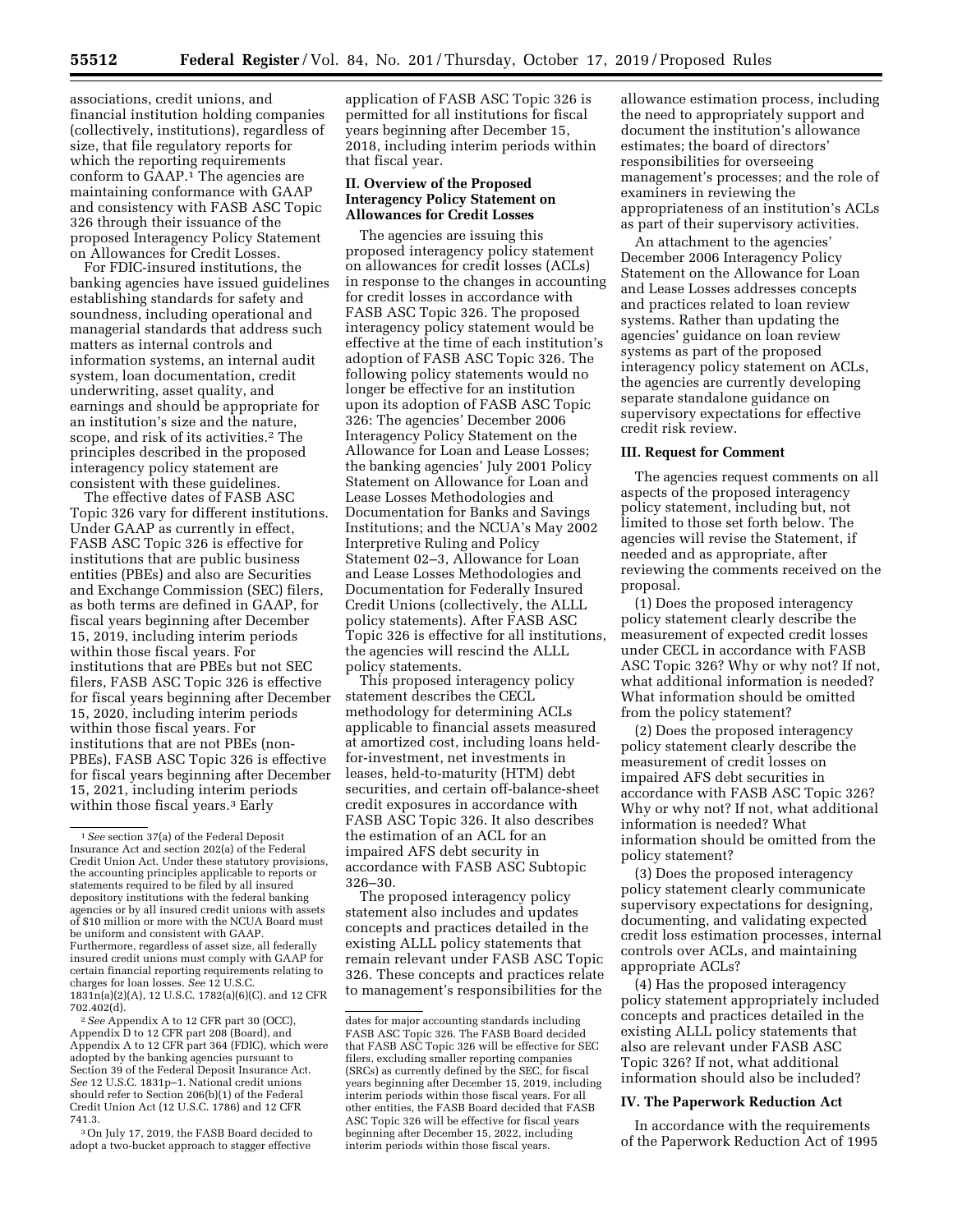(PRA),<sup>4</sup> the agencies may not conduct or sponsor, and the respondent is not required to respond to, an information collection unless it displays a currently valid Office of Management and Budget (OMB) control number.

The proposed interagency policy statement will not create any new or revise any existing collections of information under the PRA. Therefore, no information collection request will be submitted to the OMB for review.

#### **V. Proposed Interagency Policy Statement**

The text of the proposed interagency policy statement is as follows:

#### **Interagency Policy Statement on the Allowances for Credit Losses Purpose**

The Office of the Comptroller of the Currency (OCC), the Board of Governors of the Federal Reserve System (FRB), the Federal Deposit Insurance Corporation (FDIC), and the National Credit Union Administration (NCUA) (collectively, the agencies) are issuing this Interagency Policy Statement on Allowances for Credit Losses (hereafter, the policy statement) to promote consistency in the interpretation and application of Financial Accounting Standards Board (FASB) Accounting Standards Update 2016–13, *Financial* 

*Instruments—Credit Losses (Topic 326): Measurement of Credit Losses on Financial Instruments,* as well as the amendments issued since June 2016.5 These updates are codified in Accounting Standards Codification (ASC) Topic 326, *Financial Instruments—Credit Losses* (FASB ASC Topic 326). FASB ASC Topic 326 applies to all banks, savings associations, credit unions, and financial institution holding companies (collectively, institutions), regardless of size, that file regulatory reports for which the reporting requirements conform to U.S. generally accepted accounting principles (GAAP).6 This policy statement describes the measurement of expected credit losses in accordance with FASB ASC Topic 326; supervisory expectations for designing, documenting, and validating expected credit loss estimation processes, including the internal controls over these processes; maintaining appropriate allowances for credit losses (ACLs); the responsibilities of boards of directors and management; and examiner reviews of ACLs.

This policy statement is effective at the time of each institution's adoption of FASB ASC Topic 326.7 The following policy statements are no longer effective for an institution upon its adoption of

FASB ASC Topic 326: The December 2006 Interagency Policy Statement on the Allowance for Loan and Lease Losses; the July 2001 Policy Statement on Allowance for Loan and Lease Losses Methodologies and Documentation for Banks and Savings Institutions; and the NCUA's May 2002 Interpretive Ruling and Policy Statement 02–3, Allowance for Loan and Lease Losses Methodologies and Documentation for Federally Insured Credit Unions (collectively, ALLL Policy Statements). After FASB ASC Topic 326 is effective for all institutions, the agencies will rescind the ALLL Policy Statements.

The principles described in this policy statement are consistent with GAAP, applicable regulatory reporting requirements,<sup>8</sup> safe and sound banking practices, and the agencies' codified guidelines establishing standards for safety and soundness.9 The operational and managerial standards included in those guidelines, which address such matters as internal controls and information systems, an internal audit system, loan documentation, credit underwriting, asset quality, and earnings, should be appropriate for an institution's size and the nature, scope, and risk of its activities.

#### **Contents**

|                                                                                                                                                                                                                                                                                                                                                                                                                                                                                                                                                                                                            | 16  |
|------------------------------------------------------------------------------------------------------------------------------------------------------------------------------------------------------------------------------------------------------------------------------------------------------------------------------------------------------------------------------------------------------------------------------------------------------------------------------------------------------------------------------------------------------------------------------------------------------------|-----|
|                                                                                                                                                                                                                                                                                                                                                                                                                                                                                                                                                                                                            | 19  |
|                                                                                                                                                                                                                                                                                                                                                                                                                                                                                                                                                                                                            | 19  |
|                                                                                                                                                                                                                                                                                                                                                                                                                                                                                                                                                                                                            | 20  |
|                                                                                                                                                                                                                                                                                                                                                                                                                                                                                                                                                                                                            | 21  |
|                                                                                                                                                                                                                                                                                                                                                                                                                                                                                                                                                                                                            | 22  |
|                                                                                                                                                                                                                                                                                                                                                                                                                                                                                                                                                                                                            | 23  |
|                                                                                                                                                                                                                                                                                                                                                                                                                                                                                                                                                                                                            | 23  |
|                                                                                                                                                                                                                                                                                                                                                                                                                                                                                                                                                                                                            | 24  |
|                                                                                                                                                                                                                                                                                                                                                                                                                                                                                                                                                                                                            | 25  |
| $\label{lem:1} \textbf{Qualitative Factor Adjustments} \begin{minipage}{0.9\linewidth} \textbf{Qualitative Factor Adjustments} \end{minipage} \vspace{0.03cm} \begin{minipage}{0.9\linewidth} \textbf{Qualateral-Dependent Financial Assets} \end{minipage} \vspace{0.03cm} \begin{minipage}{0.9\linewidth} \textbf{Qualateral-Dependent Financial Assets} \end{minipage} \vspace{0.03cm} \begin{minipage}{0.9\linewidth} \textbf{Qualateral-Dependent Financial Assets} \end{minipage} \vspace{0.03cm} \begin{minipage}{0.9\linewidth} \textbf{Qualateral-Dependent Financial Assessment} \end{minipage}$ | 28  |
|                                                                                                                                                                                                                                                                                                                                                                                                                                                                                                                                                                                                            | 29  |
|                                                                                                                                                                                                                                                                                                                                                                                                                                                                                                                                                                                                            | 30  |
|                                                                                                                                                                                                                                                                                                                                                                                                                                                                                                                                                                                                            | -31 |

4 44 U.S.C. 3501–3521.

5The FASB issued *Accounting Standards Update (ASU) 2016–13* on June 16, 2016. The following updates were published after the issuance of ASU 2016–13: *ASU 2018–19—Codification Improvements to Topic 326, Financial Instruments—Credit Losses; ASU 2019–04— Codification Improvements to Topic 326, Financial Instruments—Credit Losses, Topic 815, Derivatives and Hedging, and Topic 825, Financial Instruments;* and *ASU 2019–05—Financial Instruments—Credit Losses (Topic 326): Targeted Transition Relief.* Additionally, institutions may refer to *FASB Staff Q&A-Topic 326, No. 1, Whether the Weighted-Average Remaining Maturity Method is an Acceptable Method to Estimate Expected Credit Losses,* and *FASB Staff Q&A-Topic 326, No. 2, Developing an Estimate of Expected Credit Losses on Financial Assets.* 

6U.S. branches and agencies of foreign banking organizations may choose to, but are not required to, maintain ACLs on a branch or agency level. These institutions should refer to the instructions for the FFIEC 002, *Report of Assets and Liabilities*  *of U. S. Branches and Agencies of Foreign Banks;*  Supervision and Regulation (SR) Letter 95–4, *Allowance for Loan and Lease Losses for U. S. Branches and Agencies of Foreign Banking Organizations;* and SR Letter 95–42, *Allowance for Loan and Lease Losses for U.S. Branches and Agencies of Foreign Banking Organizations.* 

7The effective date for FASB ASC Topic 326 is based on an institution's characteristics, including an institution's U.S. Securities and Exchange Commission (SEC) filing status, as described in Accounting Standards Codification (ASC) 326–10– 65–1, with early adoption permitted only as of the beginning of an institution's fiscal year.

8For FDIC-insured depository institutions, Section 37(a) of the Federal Deposit Insurance Act (12 U.SC. 1831n(a)) states that, in general, the accounting principles applicable to the Consolidated Reports of Condition and Income (Call Report) ''shall be uniform and consistent with generally accepted accounting principles.'' Section 202(a)(6)(C) of the Federal Credit Union Act (12 U.S.C. 1782(a)(6)(C)) establishes the same standard for federally insured credit unions with assets of

\$10 million or greater, providing that, in general, the ''[a]ccounting principles applicable to reports or statements required to be filed with the [NCUA] Board by each insured credit union shall be uniform and consistent with generally accepted accounting principles.'' Furthermore, regardless of asset size, all federally insured credit unions must comply with GAAP for certain financial reporting requirements relating to charges for loan losses. *See*  12 CFR 702.402(d).

9FDIC-insured depository institutions should refer to the *Interagency Guidelines Establishing Standards for Safety and Soundness* adopted by their primary federal regulator pursuant to Section 39 of the Federal Deposit Insurance Act (12 U.S.C. 1831p–1) as follows: For national banks and federal savings associations, Appendix A to 12 CFR part 30; for state member banks, Appendix D to 12 CFR part 208; and for state nonmember banks, state savings associations, and insured state-licensed branches of foreign banks, Appendix A to 12 CFR part 364. Federal credit unions should refer to Section 206(b)(1) of the Federal Credit Union Act (12 U.S.C. 1786) and 12 CFR 741.3.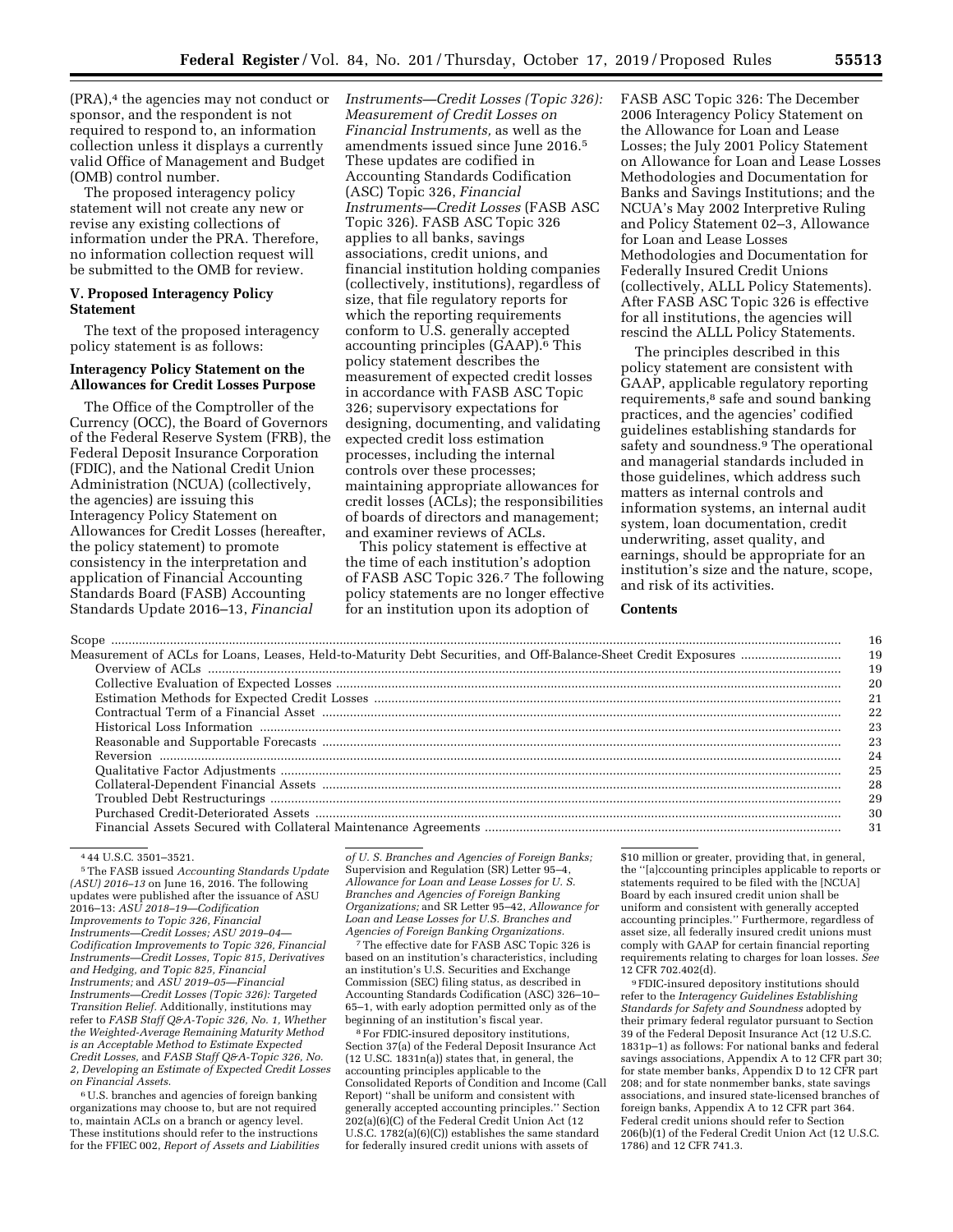|                                                                                                                                                                                                                               | -36 |
|-------------------------------------------------------------------------------------------------------------------------------------------------------------------------------------------------------------------------------|-----|
|                                                                                                                                                                                                                               |     |
|                                                                                                                                                                                                                               | 42  |
| Responsibilities of the Board of Directors (1990) and the context of Directors (1990) and the Board of Directors (1990) and the state of the Board of Directors (1990) and the context of the state of the South of Directors |     |
|                                                                                                                                                                                                                               |     |
|                                                                                                                                                                                                                               |     |

#### **Scope**

This policy statement describes the current expected credit losses (CECL) methodology for determining the ACLs applicable to loans held-for-investment, net investments in leases, and held-tomaturity debt securities accounted for at amortized cost.10 It also describes the estimation of the ACL for an availablefor-sale debt security in accordance with FASB ASC Subtopic 326–30. This policy statement does not address or supersede existing agency requirements or guidance regarding appropriate due diligence in connection with the purchase or sale of assets or determining whether assets are permissible to be purchased or held by institutions.<sup>11</sup>

The CECL methodology described in FASB ASC Topic 326 applies to financial assets measured at amortized cost, net investments in leases, and offbalance-sheet credit exposures (collectively, financial assets) including:

• Financing receivables such as loans held-for-investment;

• Overdrawn deposit accounts (*i.e.*  overdrafts) that are reclassified as heldfor-investment loans;

• Held-to-maturity debt securities;

• Receivables that result from revenue transactions within the scope of Topic 606 on revenue from contracts with customers and Topic 610 on other income, which applies, for example, to the sale of foreclosed real estate;

• Reinsurance recoverables that result from insurance transactions within the scope of Topic 944 on insurance;

• Receivables related to repurchase agreements and securities lending

11See OCC Bulletin 2012–18, *Guidance on Due Diligence Requirements in Determining Whether Securities are Eligible for Investment* (for national banks and federal savings associations), 12 CFR part 1, *Investment Securities* (for national banks), and 12 CFR part 160, *Lending and Investment* (for federal savings associations). Federal credit unions should refer to 12 CFR part 703, *Investment and Deposit Activities.* Federally insured, state-chartered credit unions should refer to applicable state laws and regulations, as well as 12 CFR 741.219 (''investment requirements'').

agreements within the scope of Topic 860 on transfers and servicing;

• Net investments in leases recognized by a lessor in accordance with Topic 842 on leases; and

• Off-balance-sheet credit exposures including off-balance-sheet loan commitments, standby letters of credit, financial guarantees not accounted for as insurance, and other similar instruments except for those within the scope of Topic 815 on derivatives and hedging.

The CECL methodology does not apply to the following financial assets:

• Financial assets measured at fair value through net income, including those assets for which the fair value option has been elected;

• Available-for-sale debt securities; 12

• Loans held-for-sale;

• Policy loan receivables of an insurance entity;

• Loans and receivables between entities under common control; and

• Receivables arising from operating leases.

# **Measurement of ACLs for Loans, Leases, Held-to-Maturity Debt Securities, and Off-Balance-Sheet Credit Exposures**

#### *Overview of ACLs*

An ACL is a valuation account that is deducted from, or added to, the amortized cost basis of financial assets to present the net amount expected to be collected over the contractual term 13 of the assets. In estimating the net amount expected to be collected, management should consider the effects of past events, current conditions, and reasonable and supportable forecasts on the collectibility of the institution's financial assets.14 FASB ASC Topic 326

14Recoveries are a component of management's estimation of the net amount expected to be collected for a financial asset. Expected recoveries requires management to use relevant forward-looking information and expectations drawn from reasonable and supportable forecasts when estimating expected credit losses.

ACLs are evaluated as of the end of each reporting period. The methods used to determine ACLs generally should be applied consistently over time and reflect management's current expectations of credit losses. Changes to ACLs resulting from these periodic evaluations are recorded through increases or decreases to the related provisions for credit losses (PCLs). When available information confirms that specific loans, securities, other assets, or portions thereof, are uncollectible, these amounts should be promptly written off 15 against the related ACLs.

Estimating appropriate ACLs involves a high degree of management judgment and is inherently imprecise. An institution's process for determining appropriate ACLs may result in a range of estimates for expected credit losses. An institution should support and record its best estimate within the range of expected credit losses.

#### *Collective Evaluation of Expected Losses*

FASB ASC Topic 326 requires expected losses to be evaluated on a collective, or pool, basis when financial assets share similar risk characteristics. Financial assets may be segmented based on one characteristic, or a combination of characteristics.

Examples of risk characteristics relevant to this evaluation include, but are not limited to:

- Internal or external credit scores or credit ratings;
	- Risk ratings or classifications;

• Financial asset type;

<sup>10</sup>FASB ASC Topic 326 defines the amortized cost basis of an asset as the amount at which a financing receivable or investment is originated or acquired, adjusted for applicable accrued interest, accretion, or amortization of premium, discount, and net deferred fees or costs, collection of cash, write-offs, foreign exchange, and fair value hedge accounting.

<sup>12</sup>Refer to FASB ASC Subtopic 326–30, Financial Instruments—Credit Losses—Available-for-Sale Debt Securities (FASB ASC Subtopic 326–30).

<sup>13</sup>Consistent with FASB ASC Topic 326, an institution's determination of the contractual term should reflect the financial asset's contractual life adjusted for prepayments, renewal and extension options that are not unconditionally cancellable by the institution, and reasonably expected troubled debt restructurings. For more information, see the ''Contractual Term of a Financial Asset'' section in this policy statement.

of amounts previously written off or expected to be written off that are included in ACLs may not exceed the aggregate amounts previously written off or expected to be written off. In some circumstances, the ACL for a specific portfolio or loan may be negative because the amount expected to be collected, including expected recoveries, exceeds the financial asset's amortized cost basis.

<sup>15</sup>Consistent with FASB ASC Topic 326, this policy statement uses the verbs ''write off'' and ''written off'' and the noun ''write-off.'' These terms are used interchangeably with ''charge off,'' "charged off," and "charge-off," respectively, in the agencies' regulations, guidance, and regulatory reporting instructions.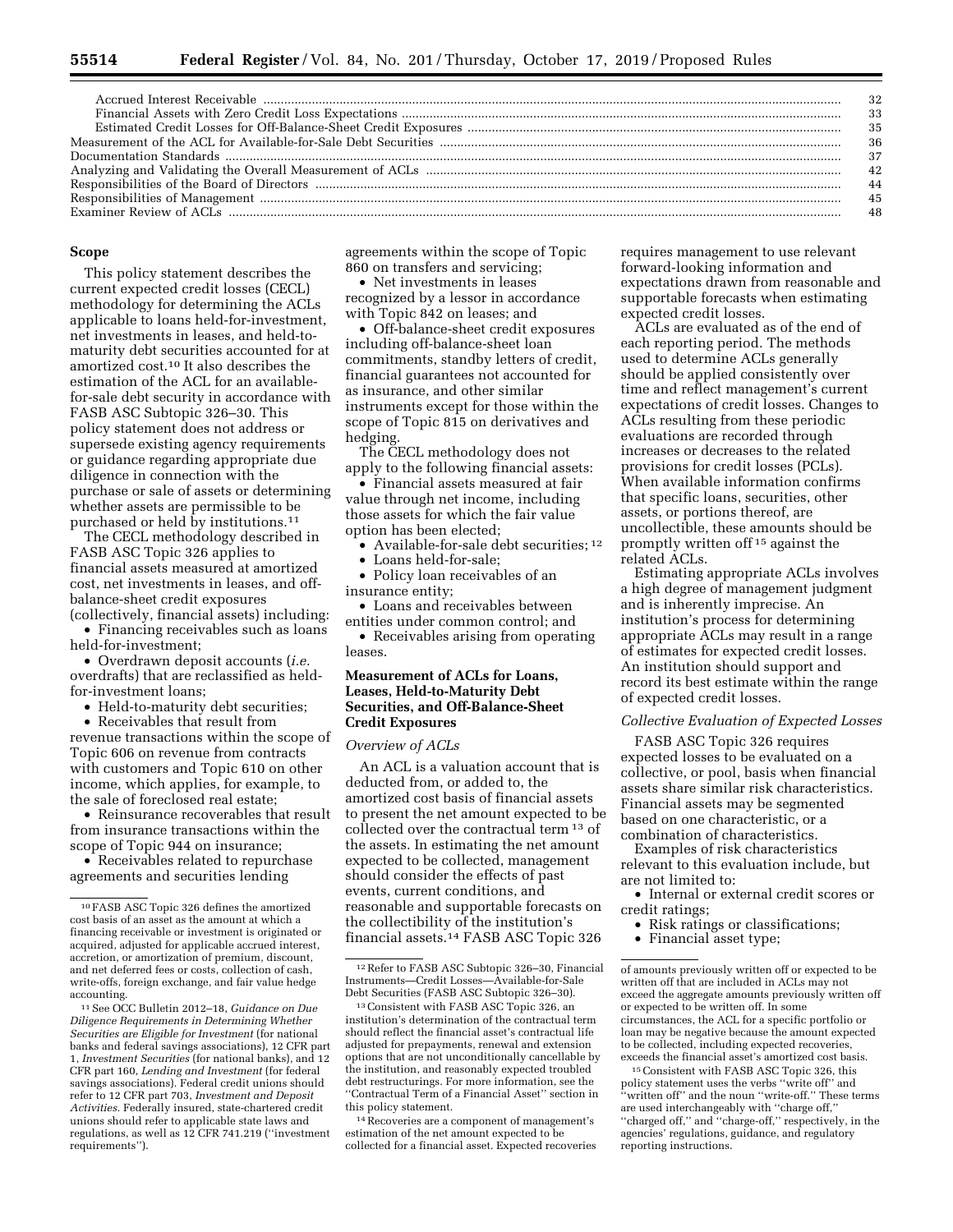- Collateral type;
- Size;
- Effective interest rate;
- Term;
- Geographical location;
- Industry of the borrower; and
- Vintage.

Other risk characteristics that may be relevant for segmenting held-to-maturity debt securities include issuer, maturity, coupon rate, yield, payment frequency, source of repayment, bond payment structure, and embedded options.

FASB ASC Topic 326 does not prescribe a process for segmenting financial assets for collective evaluation. Therefore, management should exercise judgment when establishing appropriate segments or pools. Management should evaluate financial asset segmentation on an ongoing basis to determine whether the financial assets in the pool continue to share similar risk characteristics. If a financial asset ceases to share risk characteristics with other assets in its segment, it should be moved to a different segment with assets sharing similar risk characteristics if such a segment exists.

If a financial asset does not share similar risk characteristics with other assets, expected credit losses for that asset should be evaluated individually. Individually evaluated assets should not be included in a collective assessment of expected credit losses.

# *Estimation Methods for Expected Credit Losses*

FASB ASC Topic 326 does not require the use of a specific loss estimation method for purposes of determining ACLs. Various methods may be used to estimate the expected collectibility of financial assets, with those methods generally applied consistently over time. The same loss estimation method does not need to be applied to all financial assets. Management is not precluded from selecting a different method when it determines the method will result in a better estimate of ACLs.

Management may use a loss-rate method,16 probability of default/loss given default (PD/LGD) method, rollrate method, discounted cash flow method, a method that uses aging schedules, or another reasonable method to estimate expected credit losses. The selected method(s) should be appropriate for the financial assets being evaluated, consistent with the institution's size and complexity.

## *Contractual Term of a Financial Asset*

FASB ASC Topic 326 requires an institution to measure estimated expected credit losses over the contractual term of its financial assets, considering expected prepayments. Renewals, extensions, and modifications are excluded from the contractual term of a financial asset for purposes of estimating the ACL unless there is a reasonable expectation of executing a troubled debt restructuring (TDR) or the renewal and extension options are part of the original or modified contract and are not unconditionally cancellable by the institution. If such renewal or extension options are present, management must evaluate the likelihood of a borrower exercising those options when determining the contractual term.

## *Historical Loss Information*

Historical loss information generally provides a basis for an institution's assessment of expected credit losses. Historical loss information may be based on internal information, external information, or a combination of both. Management should consider whether the historical loss information may need to be adjusted for differences in current asset specific characteristics such as differences in underwriting standards, portfolio mix, or when historical asset terms do not reflect the contractual terms of the financial assets being evaluated as of the reporting date.

Management should then consider whether further adjustments to historical loss information are needed to reflect the extent to which current conditions and reasonable and supportable forecasts differ from the conditions that existed during the historical loss period. Adjustments to historical loss information may be quantitative or qualitative in nature and should reflect changes to relevant data (such as changes in unemployment rates, delinquency, or other factors associated with the financial assets).

## *Reasonable and Supportable Forecasts*

When estimating expected credit losses, FASB ASC Topic 326 requires management to consider forwardlooking information that is both reasonable and supportable and relevant to assessing the collectibility of cash flows. Reasonable and supportable forecasts may extend over the entire contractual term of a financial asset or a period shorter than the contractual term. FASB ASC Topic 326 does not prescribe a specific method for determining reasonable and supportable forecasts nor does it include bright lines

for establishing a minimum or maximum length of time for reasonable and supportable forecast period(s). Judgment is necessary in determining an appropriate period(s) for each institution. Reasonable and supportable forecasts may vary by portfolio segment or individual forecast input. These forecasts may include data from internal sources, external sources, or a combination of both. Management is not required to search for all possible information nor incur undue cost and effort to collect data for its forecasts. However, reasonably available and relevant information should not be ignored in assessing the collectibility of cash flows. Management should evaluate the appropriateness of the reasonable and supportable forecast period(s) each reporting period, consistent with other inputs used in the estimation of expected credit losses.

Institutions may develop reasonable and supportable forecasts by using one or more economic scenarios. FASB ASC Topic 326 does not require the use of multiple economic scenarios, however, institutions are not precluded from considering multiple economic scenarios when estimating expected credit losses.

#### *Reversion*

When the contractual term of a financial asset extends beyond the reasonable and supportable period, FASB ASC Topic 326 requires reverting to historical loss information, or an appropriate proxy, for those periods beyond the reasonable and supportable forecast period (often referred to as the reversion period). Management may revert to historical loss information for each individual forecast input or based on the entire estimate of loss.

FASB ASC Topic 326 does not require the application of a specific reversion technique or use of a specific reversion period. Reversion to historical loss information may be immediate, occur on a straight-line basis, or use any systematic, rational method. Management may apply different reversion techniques depending on the economic environment or the financial asset portfolio. Reversion techniques are not accounting policy elections and should be evaluated for appropriateness each reporting period, consistent with other inputs used in the estimation of expected credit losses.

FASB ASC Topic 326 does not specify the historical loss information that is used in the reversion period. This historical loss information may be based on long-term average losses or on losses that occurred during a particular historical period(s). Management may

<sup>16</sup> Various loss-rate methods may be used to estimate expected credit losses under the CECL methodology. These include the weighted-average remaining maturity (WARM) method, vintage analysis, and the snapshot or open pool method.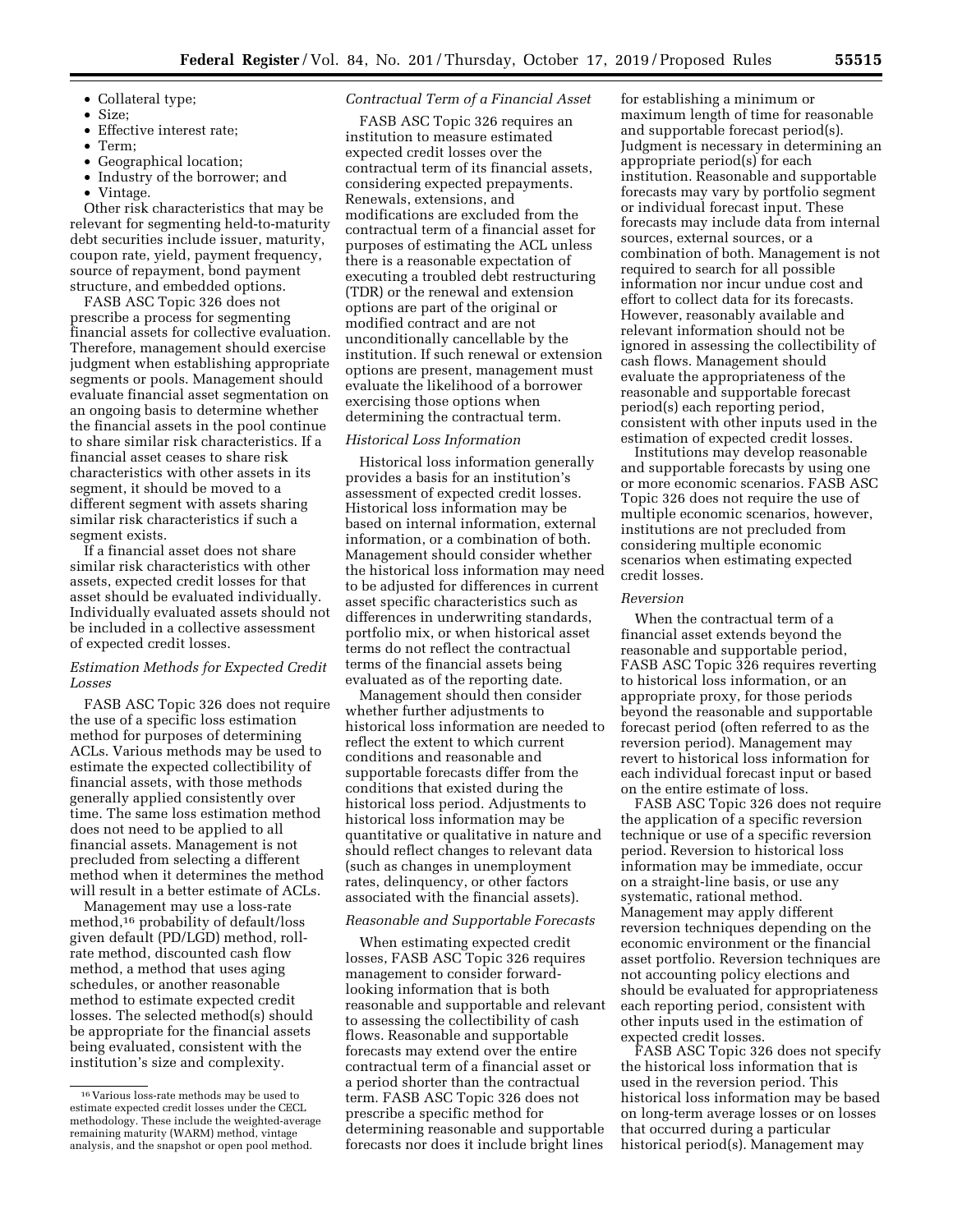use multiple historical periods that are not sequential. Management should not adjust historical loss information for existing economic conditions or expectations of future economic conditions for periods beyond the reasonable and supportable period. However, management should consider whether the historical loss information may need to be adjusted for differences in current asset specific characteristics such as differences in underwriting standards, portfolio mix, or when historical asset terms do not reflect the contractual terms of the financial assets being evaluated as of the reporting date.

## *Qualitative Factor Adjustments*

The estimation of ACLs should reflect consideration of all significant factors relevant to the expected collectibility of the institution's financial assets as of the reporting date. Management may begin the expected credit loss estimation process by determining its historical loss information or obtaining reliable and relevant historical loss proxy data for each segment of financial assets with similar risk characteristics. Historical credit losses (or even recent trends in losses) generally do not, by themselves, form a sufficient basis to determine the appropriate levels for ACLs.

Management should consider the need to qualitatively adjust expected credit loss estimates for information not already captured in the loss estimation process. These qualitative factor adjustments may increase or decrease management's estimate of expected credit losses. Adjustments should not be made for information that has already been considered and included in the loss estimation process.

Management should consider the qualitative factors that are relevant to the institution as of the reporting date, which may include, but are not limited to:

• The nature and volume of the institution's financial assets;

• The existence, growth, and effect of any concentrations of credit;

• The volume and severity of past due financial assets, the volume of nonaccrual assets, and the volume and severity of adversely classified or graded assets; 17

• The value of the underlying collateral for loans that are not collateral-dependent; 18

• The institution's lending policies and procedures, including changes in underwriting standards and practices for collections, write-offs, and recoveries;

• The quality of the institution's credit review function;

• The experience, ability, and depth of the institution's lending, investment, collection, and other relevant management and staff;

• The effect of other external factors such as the regulatory, legal and technological environments; competition; and events such as natural disasters; and

• Actual and expected changes in international, national, regional, and local economic and business conditions and developments 19 in which the institution operates that affect the collectibility of financial assets.

Management may consider the following additional qualitative factors specific to debt securities as of the reporting date: 20

• The effect of recent changes in investment strategies and policies;

• The existence and effect of loss allocation methods, the definition of default, the impact of performance and market value triggers, and credit and liquidity enhancements associated with debt securities;

• The effect of structural subordination and collateral deterioration on tranche performance of debt securities;

• The quality of underwriting for any collateral backing debt securities; and

• The effect of legal covenants associated with debt securities.

Changes in the level of an institution's ACLs may not always be directionally consistent with changes in the level of qualitative factor adjustments due to the incorporation of reasonable and

19Changes in economic and business conditions and developments included in qualitative factor adjustments are limited to those that affect the collectibility of an institution's financial assets and are relevant to the institution's financial asset portfolios. For example, an economic factor for current or forecasted unemployment at the national or state level may indicate a strong job market based on low national or state unemployment rates, but a local unemployment rate, which may be significantly higher, for example, because of the actual or forecasted loss of a major local employer may be more relevant to the collectibility of an institution's financial assets.

20This list is not all-inclusive and all of the factors listed may not be relevant to all institutions. supportable forecasts in estimating expected losses. For example, if improving credit quality trends are evident throughout an institution's portfolio in recent years, but management's evaluation of reasonable and supportable forecasts indicates expected deterioration in credit quality of the institution's financial assets during the forecast period, the ACL as a percentage of the portfolio may increase.

#### *Collateral-Dependent Financial Assets*

FASB ASC Topic 326 describes a collateral-dependent asset as a financial asset for which the repayment is expected to be provided substantially through the operation or sale of the collateral when the borrower, based on management's assessment, is experiencing financial difficulty as of the reporting date. For regulatory reporting purposes, the ACL for a collateral-dependent loan is measured using the fair value of collateral, regardless of whether foreclosure is probable.21

When estimating the ACL for a collateral-dependent loan, FASB ASC Topic 326 requires the fair value of collateral to be adjusted to consider estimated costs to sell if repayment or satisfaction of the loan depends on the sale of the collateral. ACL adjustments for estimated costs to sell are not appropriate when the repayment of a collateral-dependent loan is expected from the operation of the collateral.

The fair value of collateral securing a collateral-dependent loan may change over time. If the fair value of the collateral as of the ACL evaluation date has decreased since the previous ACL evaluation date, the ACL should be increased to reflect the additional deterioration in the fair value of the collateral. Likewise, if the fair value of the collateral has increased as of the ACL evaluation date, the increase in the fair value of the collateral is reflected through a reduction in the ACL. Any negative ACL that results is capped at

 $^{\rm 17}$  For banks and savings associations, adversely classified or graded loans are loans rated ''substandard'' (or its equivalent) or worse under the institution's loan classification system. For credit unions, adversely graded loans are loans included in the more severely graded categories under the institution's credit grading system, *i.e.,*  those loans that tend to be included in the credit union's ''watch lists.'' Criteria related to the classification of an investment security may be found in the interagency policy statement *Uniform Agreement on the Classification and Appraisal of* 

*Securities Held by Depository Institutions* issued by the FDIC, Board, and OCC in October 2013.

<sup>18</sup>See the ''Collateral-Dependent Financial Assets'' section of this policy statement for more information on collateral-dependent loans.

<sup>21</sup>The agencies, at times, prescribe specific regulatory reporting requirements that fall within a range of acceptable practice under GAAP. These specific reporting requirements, such as the requirement for institutions to apply the practical expedient in ASC 326–20–35–5 for collateraldependent loans, regardless of whether foreclosure is probable, have been adopted to achieve safety and soundness and other public policy objectives and to ensure comparability among institutions. The regulatory reporting requirement to apply the practical expedient for collateral-dependent financial assets is consistent with the agencies longstanding practice for collateral-dependent loans, and it continues to be limited to collateraldependent loans. It does not apply to other financial assets such as held-to-maturity debt securities that are collateral-dependent.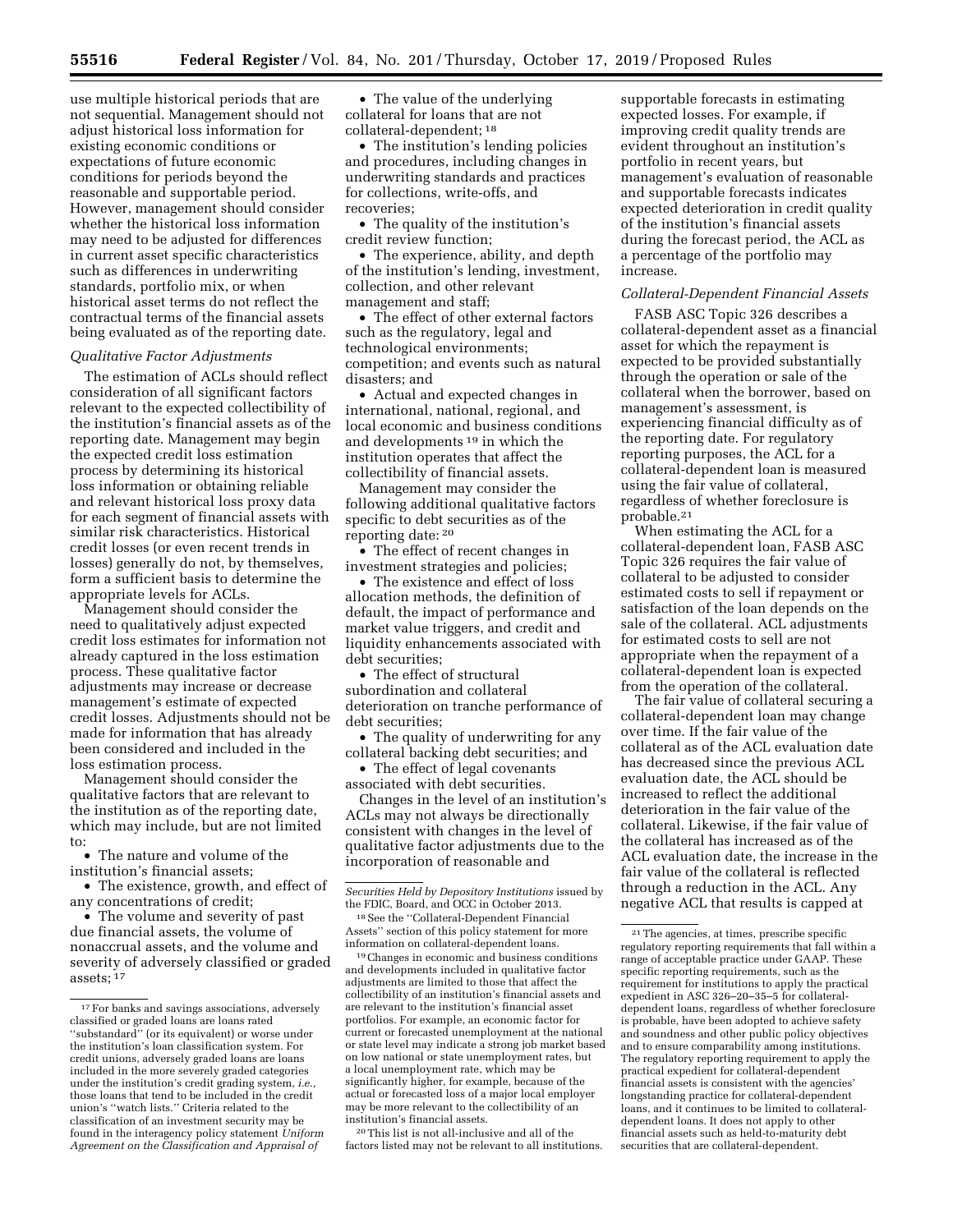the amount previously written off. Changes in the fair value of collateral described herein should be supported and documented through recent appraisals or evaluations.22

#### *Troubled Debt Restructurings* 23

Expected credit losses on financial assets modified in TDRs or reasonably expected to be modified in TDRs (collectively, TDRs) are estimated under the same CECL methodology that is applied to other financial assets measured at amortized cost. Expected credit losses are evaluated on a collective basis, or, if a TDR does not share similar risk characteristics with other financial assets, on an individual basis.

FASB ASC Topic 326 allows an institution to use any appropriate loss estimation method to estimate ACLs for TDRs. However, there are circumstances when specific measurement methods are required. If a TDR, or a financial asset for which a TDR is reasonably expected, is collateral-dependent, the ACL is estimated using the fair value of collateral.

In addition, when management has a reasonable expectation of executing a TDR or if a TDR has been executed, the expected effect of the modification (*e.g.,*  term extension or interest rate concession) is included in the estimate of the ACLs. Management should determine, support, and document how it identifies and estimates the effect of a reasonably expected TDR and estimates the related ACL. The estimated effect of reasonably expected TDRs may be included in an institution's qualitative factor adjustments.

23A troubled debt restructuring is defined in ASC Subtopic 310–40, Receivables—Troubled Debt Restructurings by Creditors. The October 24, 2013, Interagency Supervisory Guidance Addressing Certain Issues Related to Troubled Debt Restructurings provides more information on TDRs including, but not limited to, accrual status, regulatory credit risk grade, classification and writeoff treatment, and capitalized costs. This interagency supervisory guidance remains applicable, unless affected by FASB ASC Topic 326. Information on the reporting of a subsequent restructuring of a TDR may be found in the instructions for the Call Report.

# *Purchased Credit-Deteriorated Assets*

FASB ASC Topic 326 introduces the concept of purchased credit-deteriorated (PCD) assets. PCD assets are acquired financial assets that, at acquisition, have experienced more-than-insignificant deterioration in credit quality since origination. FASB ASC Topic 326 does not provide a prescriptive definition of more-than-insignificant credit deterioration. The acquiring institution's management should establish and document a reasonable process to consistently determine what constitutes a more-than-insignificant deterioration in credit quality.

When recording the acquisition of PCD assets, the amount of expected credit losses as of the acquisition date is added to the purchase price of the financial assets rather than recording these losses through PCLs. This establishes the amortized cost basis of the PCD assets. Any difference between the unpaid principal balance of the PCD assets and the amortized cost basis of the assets as of the acquisition date is the non-credit discount or premium. The initial ACL and non-credit discount or premium determined on a collective basis at that acquisition date are allocated to the individual PCD assets.

After acquisition, ACLs for PCD assets should be adjusted at each reporting date with a corresponding debit or credit to the PCLs to reflect management's current estimate of expected credit losses. The non-credit discount recorded at acquisition will be accreted into interest income over the remaining life of the PCD assets on a level-yield basis.

#### *Financial Assets With Collateral Maintenance Agreements*

Institutions may have financial assets that are secured by collateral (such as debt securities) and are subject to collateral maintenance agreements requiring the borrower to continuously replenish the amount of collateral securing the asset. If the fair value of the collateral declines, the borrower is required to provide additional collateral as specified by the agreement.

FASB ASC Topic 326 includes a practical expedient for financial assets with collateral maintenance agreements where the borrower is required to provide collateral greater than or equal to the amortized cost basis of the asset and is expected to continuously replenish the collateral. In those cases, management may elect the collateral maintenance practical expedient and measure expected credit losses for these qualifying assets based on the fair value

of the collateral.24 If the fair value of the collateral is greater than the amortized cost of the financial asset and management expects the borrower to replenish collateral as needed, management may record an ACL of zero for the financial asset when the collateral maintenance practical expedient is applied. Similarly, if the fair value of the collateral is less than the amortized cost basis of the financial asset and management expects the borrower to replenish collateral as needed, the ACL is limited to the difference between the fair value of the collateral and the amortized cost basis of the asset as of the reporting date when applying the collateral maintenance practical expedient.

#### *Accrued Interest Receivable*

FASB ASC Topic 326 includes accrued interest receivable in the amortized cost basis of a financial asset. As a result, accrued interest receivable is included in the amounts for which ACLs are estimated. Generally, any accrued interest receivable that is not collectible is written off against the related ACL.

FASB ASC Topic 326 permits a series of independent accounting policy elections related to accrued interest receivable that alter the accounting treatment described in the preceding paragraph. These elections are made upon adoption of FASB ASC Topic 326 and may differ by financial asset portfolio. The available accounting policy elections 25 are:

• Management may elect not to measure ACLs for accrued interest receivable if uncollectible accrued interest is written off in a timely manner. Management should define and document its definition of a timely write-off.

• Management may elect to write off accrued interest receivable by either reversing interest income, recognizing the loss through PCLs, or through a combination of both methods.

• Management may elect to separately present accrued interest receivable from the associated financial asset in its

<sup>22</sup>For more information on regulatory expectations related to the use of appraisals and evaluations, see the *Interagency Appraisal and Evaluation Guidelines* published on December 10, 2010. Insured depository institutions should also refer to the interagency regulations on appraisals adopted by their primary federal regulator as follows: For national banks and federal savings associations, Subpart C of 12 CFR part 34; for state member banks, 12 CFR parts 208 and 225; for state nonmember banks, state savings associations, and insured state-licensed branches of foreign banks, 12 CFR part 323; and for national credit unions, 12 CFR part 722.

<sup>24</sup>For example, an institution enters into a reverse repurchase agreement with a collateral maintenance agreement. Management may not need to record the expected credit losses at each reporting date as long as the fair value of the security collateral is greater than the amortized cost basis of the reverse repurchase agreement. Refer to ASC 326–20–55–46 for more information.

<sup>25</sup>The accounting policy elections related to accrued interest receivable that are described in this paragraph also apply to accrued interest receivable for an available-for-sale debt security that, for purposes of identifying and measuring an impairment, exclude the applicable accrued interest from both the fair value and amortized cost basis of the securities.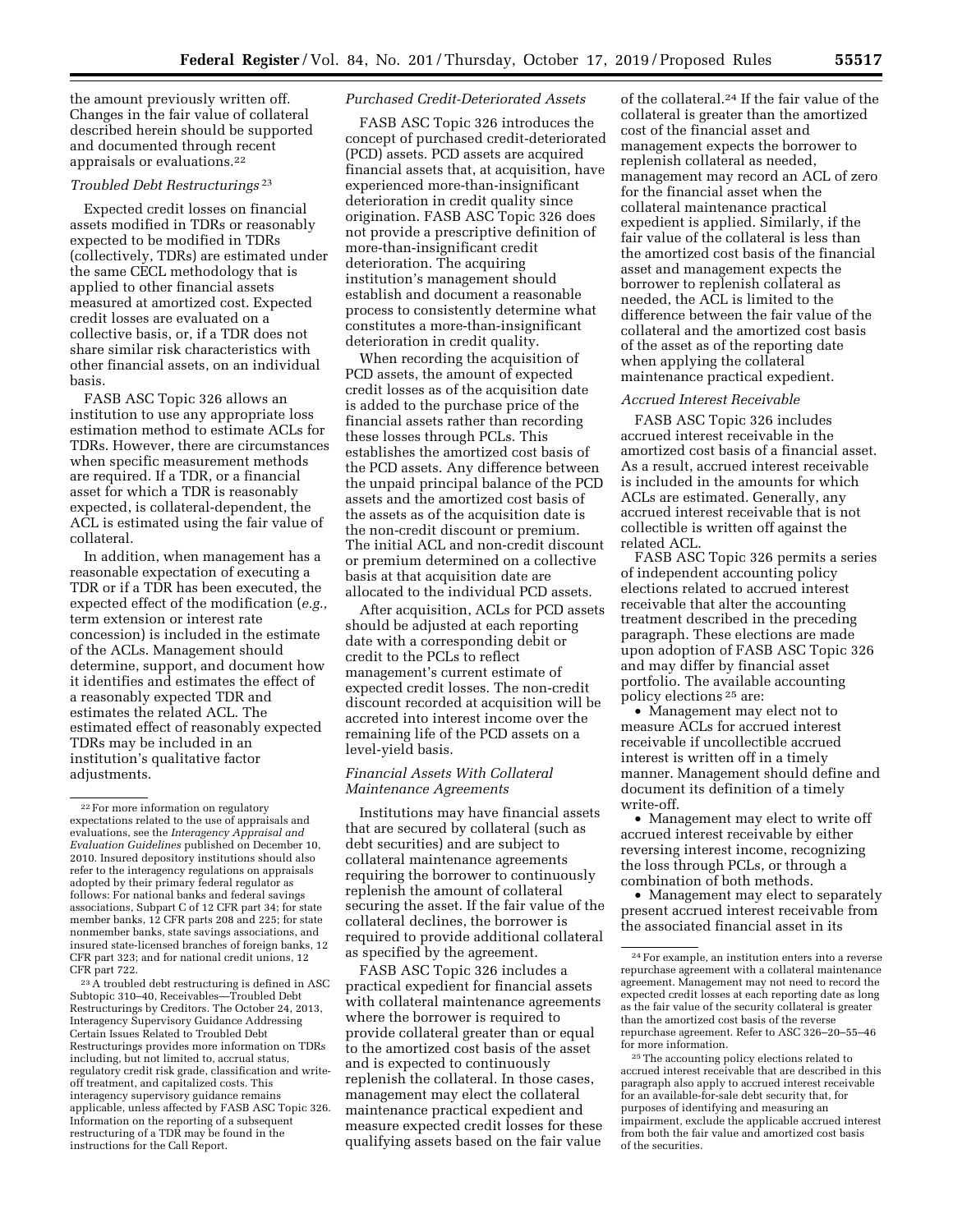regulatory reports and financial statements, if applicable. The accrued interest receivable is presented net of ACLs (if any).

## *Financial Assets With Zero Credit Loss Expectations*

There may be certain financial assets for which the expectation of credit loss is zero after evaluating historical loss information, making necessary adjustments for current conditions and reasonable and supportable forecasts, and considering any collateral or guarantee arrangements that are not free-standing contracts. Factors to consider when evaluating whether expectations of zero credit loss are appropriate may include, but are not limited to:

• A long history of zero credit loss;

• A financial asset that is fully secured by cash or cash equivalents;

• High credit ratings from rating agencies with no expected future downgrade; 26

• Principal and interest payments that are guaranteed by the U.S. government;

• The issuer, guarantor, or sponsor can print its own currency and the currency is held by other central banks as reserve currency; and

• The interest rate on the security is recognized as a risk-free rate.

A loan that is fully secured by cash or cash equivalents, such as certificates of deposit issued by the lending institution, would likely have zero credit loss expectations. Similarly, the guaranteed portion of a U.S. Small Business Administration (SBA) loan or security purchased on the secondary market through the SBA's fiscal and transfer agent would likely have zero credit loss expectations because these financial assets are unconditionally guaranteed by the U.S. government. Examples of held-to-maturity debt securities that may result in expectations of zero credit loss include U.S. Treasury securities as well as mortgage-backed securities issued and guaranteed by the Government National Mortgage Association, the Federal Home Loan Mortgage Corporation, and the Federal National Mortgage Association. Assumptions related to zero credit loss expectations should be included in the institution's ACL documentation.

## *Estimated Credit Losses for Off-Balance-Sheet Credit Exposures*

FASB ASC Topic 326 requires that an institution estimate expected credit losses for off-balance-sheet credit exposures within the scope of FASB ASC Topic 326 over the contractual period during which the institution is exposed to credit risk. The estimate of expected credit losses should take into consideration the likelihood that funding will occur as well as the amount expected to be funded over the estimated remaining contractual term of the off-balance-sheet credit exposures. Management should not record an estimate of expected credit losses for off-balance-sheet exposures that are unconditionally cancellable by the issuer.

Management must evaluate expected credit losses for off-balance-sheet credit exposures as of each reporting date. While the process for estimating expected credit losses for these exposures is similar to the one used for on-balance-sheet financial assets, these estimated credit losses are not recorded as part of the ACLs because cash has not yet been disbursed to fund the contractual obligation to extend credit. Instead, these loss estimates are recorded as a liability, separate and distinct from the ACLs.27 The amount needed to adjust the liability for expected credit losses on off-balancesheet credit exposures is reported as an other noninterest expense rather than being reported as part of the PCLs.28

# **Measurement of the ACL for Availablefor-Sale Debt Securities**

FASB ASC Subtopic 326–30, *Financial Instruments—Credit Losses— Available-for-Sale Debt Securities*  (FASB ASC Subtopic 326–30) describes the accounting for expected credit losses associated with available-for-sale debt securities. Credit losses for available-forsale debt securities are evaluated as of each reporting date when the fair value is less than amortized cost. FASB ASC Subtopic 326–30 requires credit losses to be calculated individually, rather than collectively, using a discounted cash flow method, through which management compares the present value of expected cash flows with the amortized cost basis of the security. An ACL is established, with a charge to the PCL, to reflect the credit loss component of the decline in fair value below amortized cost. If the fair value of the security increases over time, any ACL that has not been written off may be reversed through a credit to the PCL. The ACL for an available-for-sale debt security is limited by the amount that the fair value is less than the amortized cost, which is referred to as the fair value floor.

If management intends to sell an available-for-sale debt security or will more likely than not be required to sell the security before recovery of the amortized cost basis, the security's ACL should be written off and the amortized cost basis of the security should be written down to its fair value at the reporting date with any incremental impairment reported in income.

A change during the reporting period in the non-credit component of any decline in fair value below amortized cost on an available-for-sale debt security is reported in other comprehensive income, net of applicable income taxes.29

When evaluating impairment for available-for-sale debt securities, management may evaluate the amortized cost basis including accrued interest receivable, or may evaluate the accrued interest receivable separately from the remaining amortized cost basis. If evaluated separately, accrued interest receivable is excluded from both the fair value of the available-for-sale debt security and its amortized cost basis.<sup>30</sup>

#### **Documentation Standards**

For financial and regulatory reporting purposes, ACLs and PCLs must be determined in accordance with GAAP. ACLs and PCLs should be well documented, with clear explanations of the supporting analyses and rationale. Sound policies, procedures, and control systems should be appropriately tailored to an institution's size and complexity, organizational structure, business environment and strategy, risk appetite, financial asset characteristics, loan administration procedures,

<sup>26</sup>Management should not rely solely on credit rating agencies but should also make its own assessment based on third party research, default statistics, and other data that may indicate a decline in credit rating.

<sup>27</sup>The ACL associated with off-balance-sheet credit exposures is included in the ''Allowance for credit losses on off-balance-sheet credit exposures'' in *Schedule RC–G—Other Liabilities* in the Call Report and in the *Liabilities* schedule in NCUA Call Report Form 5300.

<sup>28</sup>Provisions for credit losses on off-balance-sheet credit exposures are included as part of ''Other noninterest expense'' in *Schedule RI—Income Statement* in the Call Report and in ''Credit Loss Expense—Off-Balance-Sheet Credit Exposures'' in the *Statement of Income and Expense* in NCUA Call Report Form 5300.

<sup>29</sup>Non-credit impairment on an available-for-sale debt security that is not required to be recorded through the ACL should be reported in other comprehensive income as described in ASC 326– 30–35–2.

<sup>30</sup>The accounting policy elections described in the ''Accrued Interest Receivable'' section of this policy statement apply to accrued interest receivable recorded for an available-for-sale debt security if an institution excludes applicable accrued interest receivable from both the fair value and amortized cost basis of the security for purposes of identifying and measuring impairment.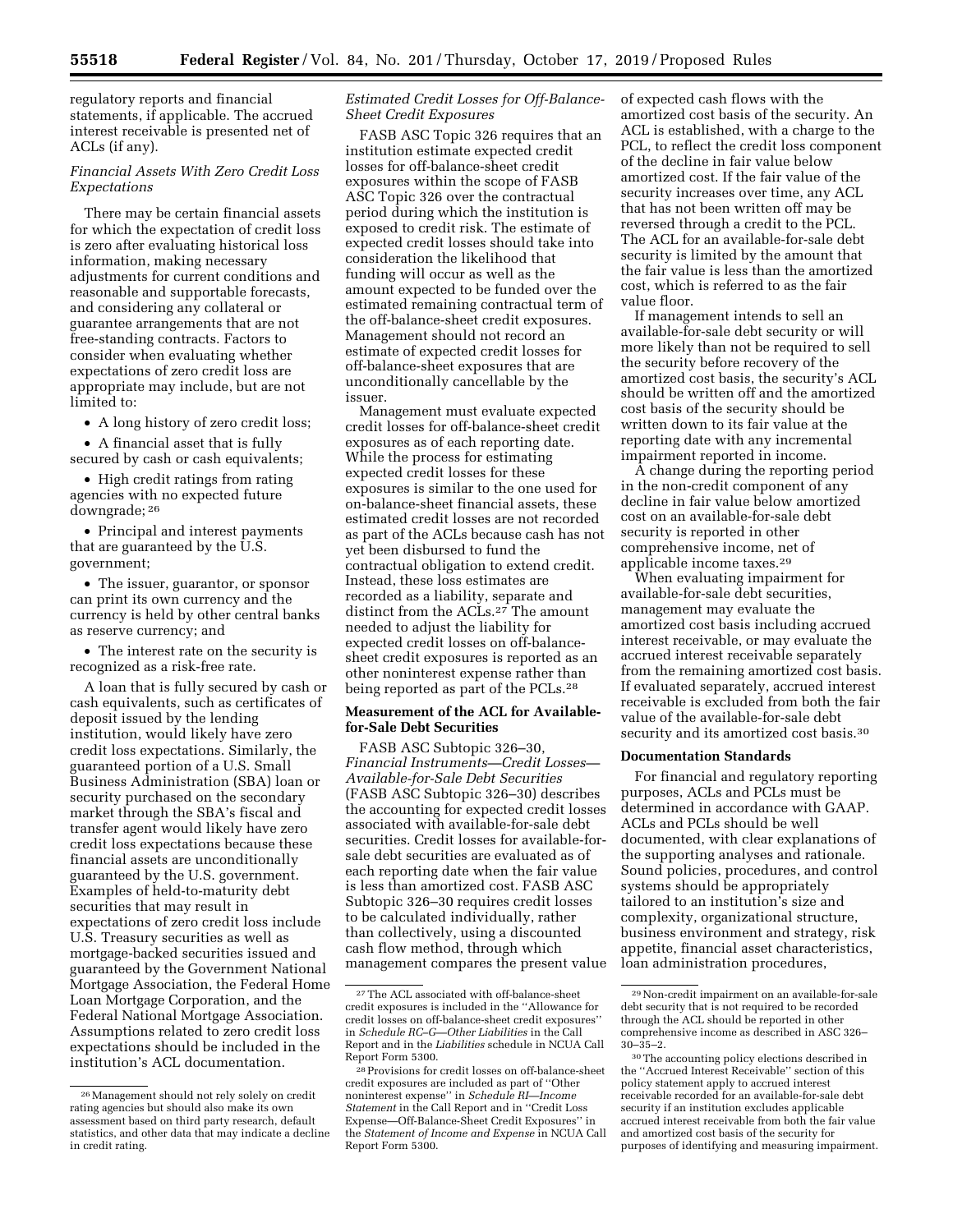investment strategy, and management information systems.31 Maintaining, analyzing, supporting, and documenting appropriate ACLs and PCLs in accordance with GAAP is consistent with safe and sound banking practices.

The policies and procedures governing an institution's ACL processes and the controls over these processes should be designed, implemented, and maintained to reasonably estimate expected credit losses for financial assets and offbalance-sheet credit exposures as of the reporting date. The policies and procedures should describe management's processes for evaluating the credit quality and collectibility of financial asset portfolios, including reasonable and supportable forecasts about changes in the credit quality of these portfolios, through a disciplined and consistently applied process that results in an appropriate estimate of the ACLs. Management should review and, as needed, revise the institution's ACL policies and procedures at least annually, or more frequently if necessary.

An institution's policies and procedures for the systems, processes, and controls necessary to maintain appropriate ACLs should address, but not be limited to:

• Processes that support the determination and maintenance of appropriate levels for ACLs that are based on a comprehensive, welldocumented, and consistently applied analysis of an institution's financial asset portfolios and off-balance-sheet credit exposures. The analyses and loss estimation processes used should consider all significant factors that affect the credit risk and collectibility of the financial asset portfolios;

• The roles, responsibilities, and segregation of duties of the institution's senior management and other personnel who provide input into ACL processes, determine ACLs, or review ACLs. These departments and individuals may include accounting, financial reporting, treasury, investment management, lending, special asset or problem loan workout teams, retail collections and foreclosure groups, credit review, model risk management, internal audit, and others, as applicable. Individuals with responsibilities related to the estimation of ACLs should be competent and welltrained, with the ability to escalate material issues;

• Processes for determining the appropriate historical period $(s)$  to use as

the basis for estimating expected credit losses and approaches for adjusting historical credit loss information to reflect differences in asset specific characteristics, as well as current conditions and reasonable and supportable forecasts that are different from conditions existing in the historical period(s);

• Processes for determining and revising the appropriate techniques and periods to revert to historical credit loss information when the contractual term of a financial asset or off-balance-sheet credit exposure extends beyond the reasonable and supportable forecast period(s);

• Processes for segmenting financial assets for estimating expected credit losses and periodically evaluating the segments to determine whether the assets continue to share similar risk characteristics;

• Data capture and reporting systems that supply the quality and breadth of relevant and reliable information necessary, whether obtained internally or externally, to support and document the estimates of appropriate ACLs for regulatory reporting requirements and, if applicable, financial statement and disclosure requirements;

• The description of the institution's systematic and logical loss estimation process(es) for determining and consolidating expected credit losses to ensure that the ACLs are recorded in accordance with GAAP and regulatory reporting requirements. This may include, but is not limited to:

Æ Management's judgments, accounting policy elections, and application of practical expedients in determining the amount of expected credit losses;

 $\circ$  The process for determining when a loan is collateral-dependent;

 $\circ$  The process for determining the fair value of collateral, if any, used as an input when estimating the ACL, including the basis for making any adjustments to the market value conclusion and how costs to sell, if applicable, are calculated; Æ

 The process for determining when a financial asset has zero credit loss expectations;

 $\overline{\circ}$  The process for determining expected credit losses when a financial asset has a collateral maintenance provision; and

 $\circ$  A description of and support for qualitative factors that affect collectibility of financial assets;

• Procedures for validating and independently reviewing the loss estimation process as well as any changes to the process from prior periods;

• Policies and procedures for the prompt write-off of financial assets, or portions of financial assets, when available information confirms the assets to be uncollectible, consistent with regulatory reporting requirements; and

• The systems of internal controls used to confirm that the ACL processes are maintained and periodically adjusted in accordance with GAAP and interagency guidelines establishing standards for safety and soundness.

Internal control systems for the ACL estimation processes should:

• Provide reasonable assurance regarding the relevance, reliability, and integrity of data and other information used in estimating expected credit losses;

• Provide reasonable assurance of compliance with laws, regulations, and the institution's policies and procedures;

• Provide reasonable assurance that the institution's financial statements are prepared in accordance with GAAP, and the institution's regulatory reports are prepared in accordance with the applicable instructions;

• Include a well-defined and effective loan review and grading process that is consistently applied and identifies, measures, monitors, and addresses asset quality problems in an accurate, sound and timely manner. The loan review process should respond to changes in internal and external factors affecting the level of credit risk in the portfolio; and

• Include a well-defined and effective process for monitoring credit quality in the debt securities portfolio.

# **Analyzing and Validating the Overall Measurement of ACLs**

To ensure that ACLs are presented fairly, in accordance with GAAP and regulatory reporting requirements, and are transparent for regulatory examinations, management should document its measurements of the amounts of ACLs reported in regulatory reports and financial statements, if applicable, for each type of financial asset (*e.g.,* loans, held-to-maturity debt securities, and available-for-sale debt securities) and for off-balance-sheet credit exposures. This documentation should include ACL calculations, qualitative adjustments, and any adjustments to the ACLs that are required as part of the internal review and challenge process. The board of directors, or a committee thereof, should review management's assessments of and justifications for the reported amounts of ACLs.

<sup>31</sup>Management often documents policies, procedures, and controls related to ACLs in accounting or credit risk management policies, or a combination thereof.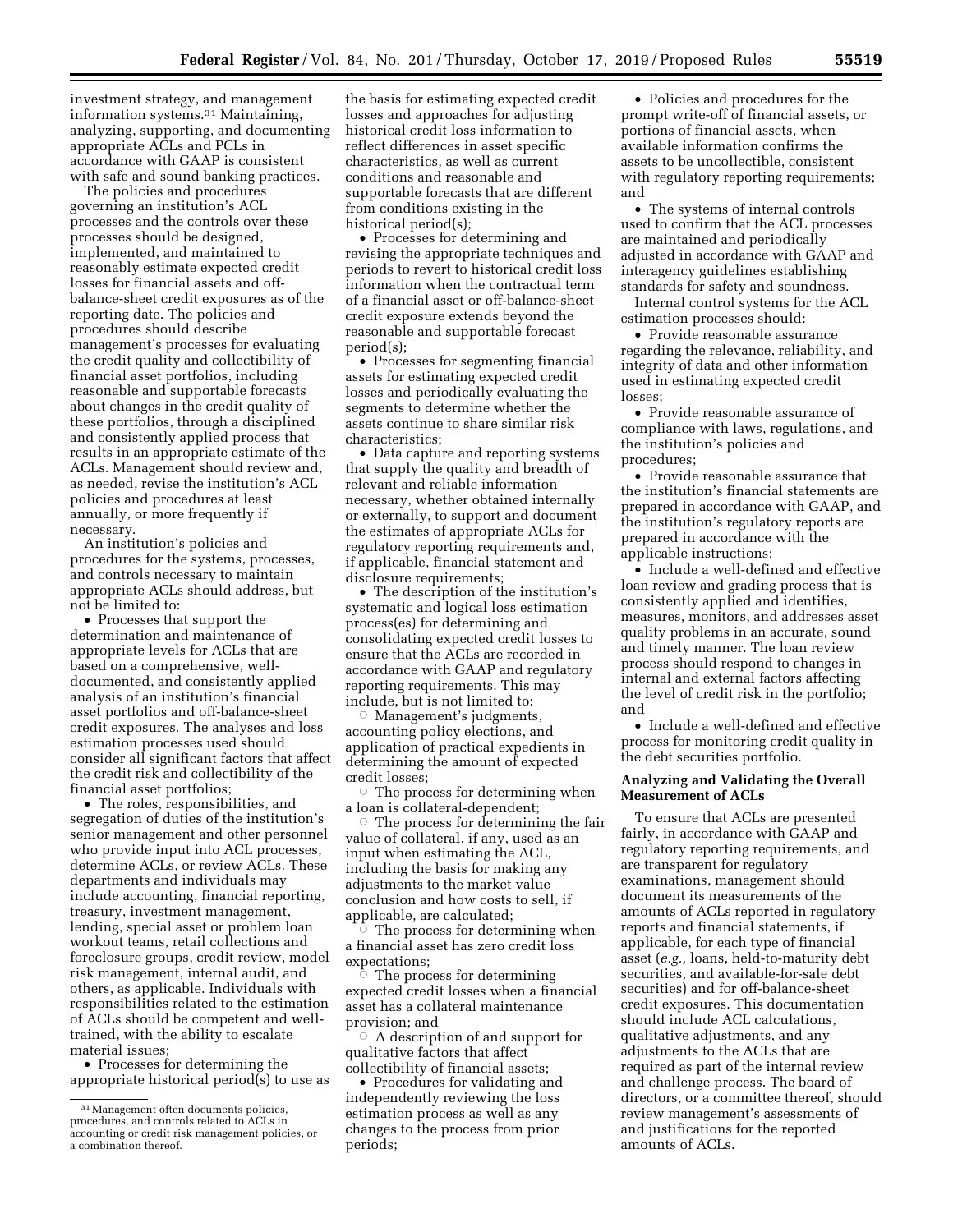Various techniques are available to assist management in analyzing and evaluating the ACLs. For example, comparing estimates of expected credit losses to actual write-offs in aggregate, and by portfolio, may enable management to assess whether the institution's loss estimation process is sufficiently designed.32 Further, comparing the estimate of ACLs to actual write-offs at the financial asset portfolio level allows management to analyze changing portfolio characteristics, such as the volume of assets or increases in write-off rates, which may affect future forecast adjustments. Techniques applied in these instances do not have to be complex to be effective, but, if used, should be commensurate with the institution's size and complexity.

Ratio analysis may also be useful for evaluating the overall reasonableness of ACLs. Ratio analysis assists in identifying divergent or emerging trends in the relationship of ACLs to other factors such as adversely classified or graded loans, past due and nonaccrual loans, total loans, historical gross writeoffs, net write-offs, and historic delinquency and default trends for securities.

Comparing the institution's ACLs to those of peer institutions may provide management with limited insight into management's own ACL estimates. Management should apply caution when performing peer comparisons as there may be significant differences among peer institutions in the mix of financial asset portfolios, reasonable and supportable forecast period assumptions, reversion techniques, the data used for historical loss information, and other factors.

When used prudently, comparisons of estimated expected losses to actual write-offs, ratio analysis, and peer comparisons can be helpful as a supplemental check on the reasonableness of management's assumptions and analyses. Because appropriate ACLs are institutionspecific estimates, the use of comparisons does not eliminate the need for a comprehensive analysis of financial asset portfolios and the factors affecting their collectibility.

When an appropriate expected credit loss framework has been used to

estimate expected credit losses, it is inappropriate for the board of directors or management to make further adjustments to ACLs for the sole purpose of reporting ACLs that correspond to a peer group median, a target ratio, or a budgeted amount.

After analyzing ACLs, management should periodically validate the loss estimation process, and any changes to the process, to confirm that the process remains appropriate for the institution's size, complexity, and risk profile. The validation process should include procedures for review by a party with appropriate knowledge, technical expertise, and experience who is independent of the institution's credit approval and ACL estimation processes. A party who is independent of these processes could be from internal audit staff, a risk management unit of the institution independent of management supervising these processes, or a contracted third-party. One party need not perform the entire analysis as the validation may be divided among various independent parties.33

# **Responsibilities of the Board of Directors**

The board of directors, or a committee thereof, is responsible for overseeing management's significant judgments and estimates used in determining appropriate ACLs. Evidence of the board of directors' oversight activities is subject to review by examiners. These activities should include, but are not limited to:

• Retaining experienced and qualified management to oversee all ACL and PCL activities;

• Reviewing and approving the institution's written loss estimation policies, including any revisions thereto, at least annually;

• Reviewing management's assessment of the loan review system and management's conclusion and support for whether the system is sound and appropriate for the institution's size and complexity;

• Reviewing management's assessment of the effectiveness of processes and controls for monitoring the credit quality of the investment portfolio;

• Reviewing management's assessments of and justifications for the estimated amounts reported each period for the ACLs and the PCLs;

• Requiring management to periodically validate, and, when appropriate, revise loss estimation methods;

• Approving the internal and external audit plans for the ACLs, as applicable; and

• Reviewing any identified audit findings and monitoring resolution of those items.

## **Responsibilities of Management**

Management is responsible for maintaining ACLs at appropriate levels and for documenting its analyses in accordance with the concepts and requirements set forth in GAAP, regulatory reporting requirements, and this policy statement. Management should evaluate the ACLs reported on the balance sheet as of the end of each period (and for credit unions, prior to paying dividends), and debit or credit the related PCLs to bring the ACLs to an appropriate level as of each reporting date. The determination of the amounts of the ACLs and the PCLs should be based on management's current judgments about the credit quality of the institution's financial assets and should consider known and expected relevant internal and external factors that significantly affect collectibility over reasonable and supportable forecast periods for the institution's financial assets as well as appropriate reversion techniques applied to periods beyond the reasonable and supportable forecast periods. Management's evaluations are subject to review by examiners.

In carrying out its responsibility for maintaining appropriate ACLs, management should adopt and adhere to written policies and procedures that are appropriate to the institution's size and the nature, scope, and risk of its lending and investing activities. These policies and procedures should address the processes and activities described in the ''Documentation Standards'' section of this policy statement.

Management fulfills other responsibilities that aid in the maintenance of appropriate ACLs. These activities include, but are not limited to:

• Establishing and maintaining appropriate governance activities for the loss estimation process(es). These activities may include reviewing and challenging the assumptions used in estimating expected credit losses and designing and executing effective internal controls over the credit loss estimation method(s);

• Periodically performing procedures that compare credit loss estimates to actual write-offs, at the portfolio level and in aggregate, to confirm that

<sup>32</sup> Institutions using models in the loss estimation process may incorporate a qualitative factor adjustment in the estimate of expected credit losses to capture the variance between modeled credit loss expectations and actual historical losses when the model is still considered predictive and fit for use. Institutions should monitor this variance, as well as changes to the variance, to determine if the variance is significant or material enough to warrant further changes to the model.

<sup>33</sup>Engaging the institution's external auditor to perform the validation process described in this paragraph may impair the auditor's independence under applicable auditor independence standards and prevent the auditor from performing an independent audit of the institution's financial statements.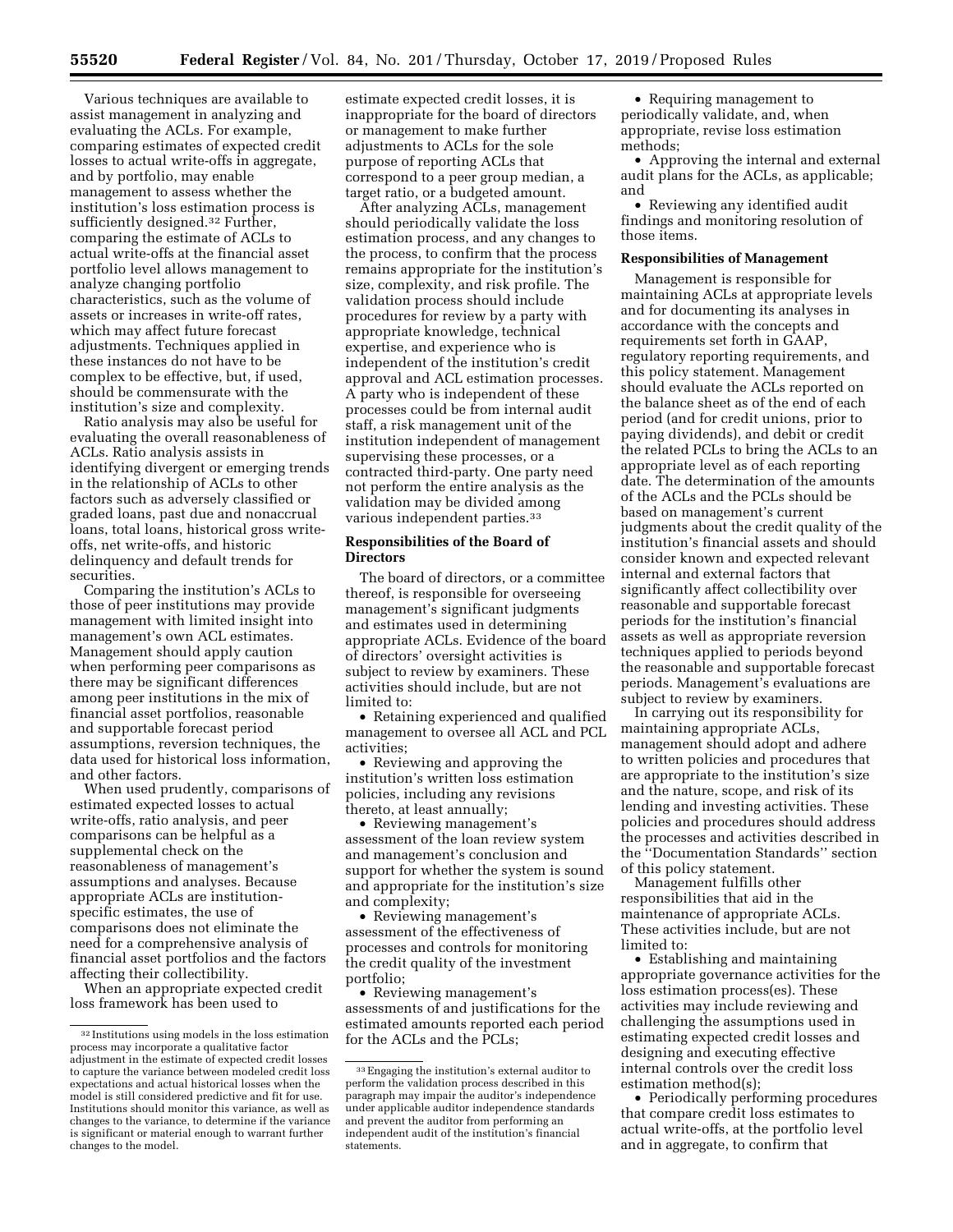amounts recorded in the ACLs were sufficient to cover actual credit losses. This analysis supports that appropriate ACLs were recorded and provides insight into the loss estimation process's ability to estimate expected credit losses. This analysis is not intended to reflect the accuracy of management's economic forecasts;

• Periodically validating the loss estimation process(es), including changes, if any, to confirm it is appropriate for the institution; and

• Engaging in sound risk management of third-parties involved 34 in ACL estimation process(es), if applicable, to ensure that the loss estimation processes are commensurate with the level of risk, the complexity of the third-party relationship and the institution's organizational structure.

Additionally, if an institution uses loss estimation models in determining expected credit losses, management should evaluate the models before they are employed and modify the model logic and assumptions, as needed, to help ensure that the resulting loss estimates are consistent with GAAP and regulatory reporting requirements.35 To demonstrate such consistency, management should document its evaluations and conclusions regarding the appropriateness of estimating credit losses with models. When used for multiple purposes within an institution, models should be specifically adjusted and validated for use in ACL loss estimation processes. Management should document and support any adjustments made to the models, the outputs of the models, and compensating controls applied in determining the estimated expected credit losses.

35See the interagency statement titled, *Supervisory Guidance on Model Risk Management,*  published by the Board in SR Letter 11–7 and OCC Bulletin 2011–12 on April 4, 2011. The statement also addresses the incorporation of vendor products into an institution's model risk management framework following the same principles relevant to in-house models. The FDIC adopted the interagency statement on June 7, 2017. Institutions supervised by the FDIC should refer to FIL 22–2017, *Adoption of Supervisory Guidance on Model Risk Management,* including the statement of applicability in the FIL.

# **Examiner Review of ACLs**

Examiners are expected to assess the appropriateness of management's loss estimation processes and the appropriateness of the institution's ACL balances as part of their supervisory activities. The review of ACLs, including the depth of the examiner's assessment, should be commensurate with the institution's size, complexity, and risk profile. As part of their supervisory activities, examiners generally assess the credit quality and credit risk of an institution's financial asset portfolios, the adequacy of the institution's credit loss estimation processes, the adequacy of supporting documentation, and the appropriateness of the reported ACLs and PCLs in the institution's regulatory reports and financial statements, if applicable. Examiners may consider the significant factors that affect collectibility, including the value of collateral securing financial assets and any other repayment sources. Supervisory activities may include evaluating management's effectiveness in assessing credit risk for debt securities (both prior to purchase and on an on-going basis). In reviewing the appropriateness of an institution's ACLs, examiners may:

• Evaluate the institution's ACL policies and procedures and assess the loss estimation method(s) used to arrive at overall estimates of ACLs, including the documentation supporting the reasonableness of management's assumptions, valuations, and judgments. Supporting activities may include, but, are not limited to:

 $\circ$  Evaluating whether management has appropriately considered historical loss information, current conditions, and reasonable and supportable forecasts, including significant qualitative factors that affect the collectibility of the financial asset portfolios;

 $\circ$  Assessing loss estimation techniques, including loss estimation models, if applicable, as well as the incorporation of qualitative adjustments to determine whether the resulting estimates of expected credit losses are in conformity with GAAP and regulatory reporting requirements; and

 $\circ$  Evaluating the adequacy of the documentation and the effectiveness of the controls used to support the measurement of the ACLs;

applicability in the FIL. **36** See footnote 35. • Assess the effectiveness of board oversight as well as management's effectiveness in identifying, measuring, monitoring, and controlling credit risk. This may include, but is not limited to, a review of underwriting standards and

trends, credit risk review functions, risk rating systems, credit administration practices, investment securities management practices, and related management information systems and reports;

• Review the appropriateness and reasonableness of the overall level of the ACLs relative to the level of credit risk, the complexity of the institution's financial asset portfolios, and available information relevant to assessing collectibility, including consideration of current conditions and reasonable and supportable forecasts. Examiners may include a quantitative analysis (*e.g.,*  using management's results comparing expected write-offs to actual write-offs as well as ratio analysis) to assess the appropriateness of the ACLs. This quantitative analysis may be used to determine the reasonableness of management's assumptions, valuations, and judgments and understand variances between actual and estimated credit losses. Loss estimates that are consistently and materially over or under predicting actual losses may indicate a weakness in the loss forecasting process;

• Review the ACLs reported in the institution's regulatory reports and in any financial statements and other key financial reports to determine whether the reported amounts reconcile to the institution's estimate of the ACLs. The consolidated loss estimates determined by the institution's loss estimation method(s) should be consistent with the final ACLs reported in its regulatory reports and financial statements, if applicable;

• Verify that models used in the loss estimation process, if any, are subject to initial and ongoing validation activities. Validation activities include evaluating and concluding on the conceptual soundness of the model, including developmental evidence, performing ongoing monitoring activities, including process verification and benchmarking, and analyzing model output.36 Examiners may review model validation findings, management's response to those findings, and applicable action plans to remediate any concerns, if applicable. Examiners may also assess the adequacy of the institution's processes to implement changes in a timely manner; and

• Review the effectiveness of the institution's third-party risk management framework associated with the estimation of ACLs, if applicable, to assess whether the processes are commensurate with the level of risk, the complexity and nature of the

<sup>34</sup> Guidance on third party service providers may be found in SR Letter 13–19/Consumer Affairs Letter 13–21, *Guidance on Managing Outsourcing Risk* (FRB); Financial Institution Letter (FIL) 44– 2008, *Guidance for Managing Third Party Risk*  (FDIC); Supervisory Letter No. 07–01, *Evaluating Third Party Relationships* (NCUA); and OCC Bulletin 2013–29, *Third Party Relationships: Risk Management Guidance,* OCC Bulletin 2017–7, *Third Party Relationships: Supplemental Examination Procedures,* and OCC Bulletin 2017– 21, *Third Party Relationships: Frequently Asked Questions to Supplement OCC Bulletin 2013–29*.